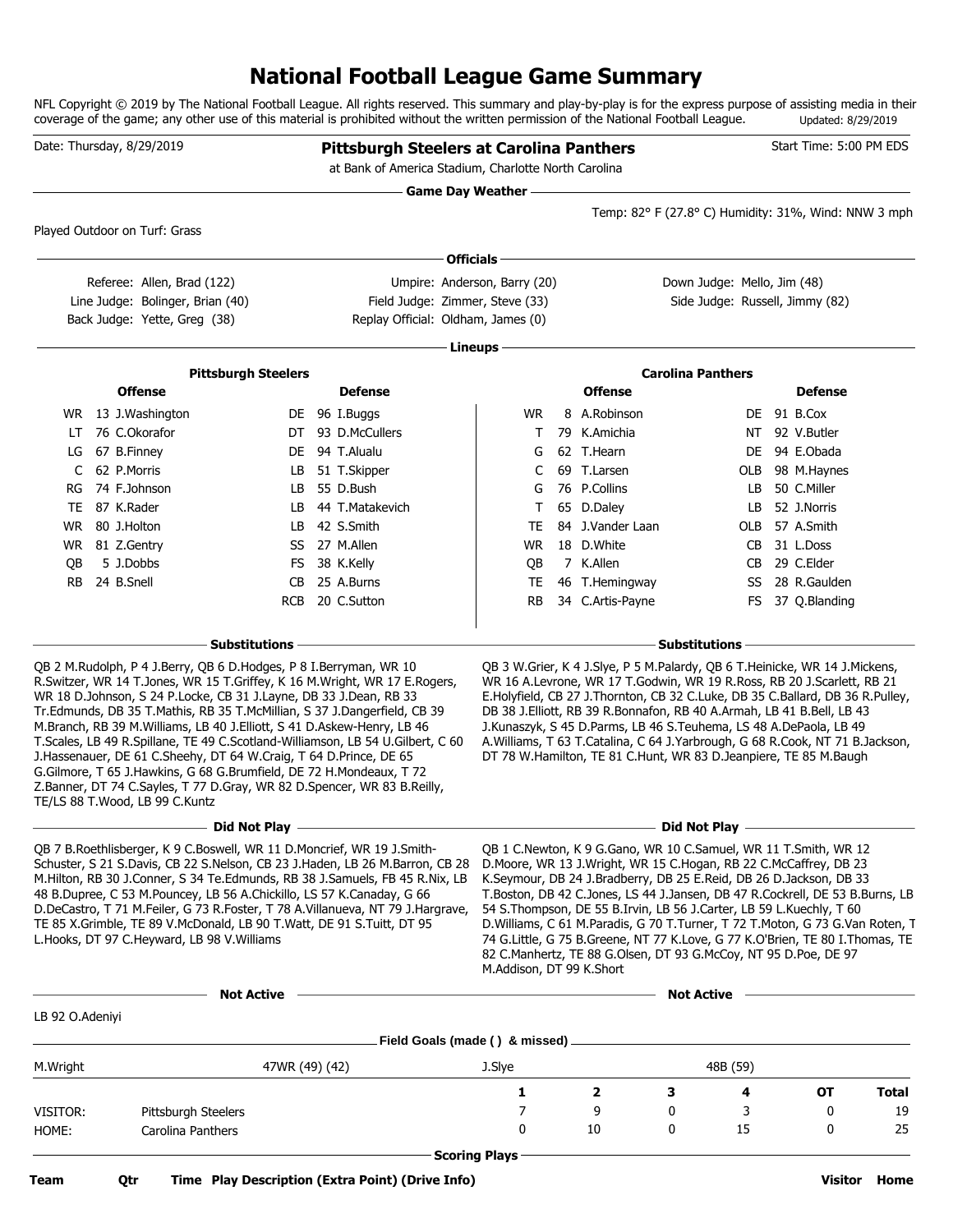## **National Football League Game Summary**

NFL Copyright © 2019 by The National Football League. All rights reserved. This summary and play-by-play is for the express purpose of assisting media in their coverage of the game; any other use of this material is prohibited without the written permission of the National Football League. Updated: 8/29/2019

| <b>Steelers</b>         |   | 4:35 J. Elliott 88 yd. fumble return (M. Wright kick)                                   |    | $\mathbf{0}$ |
|-------------------------|---|-----------------------------------------------------------------------------------------|----|--------------|
| Panthers                |   | 12:45 J. Sive 59 yd. Field Goal (13-38, 6:50)                                           |    | 3            |
| Panthers                |   | 1:12 A. Robinson 34 yd. pass from W. Grier (J. Slye kick) (5-63, 0:43)                  |    | 10           |
| <b>Steelers</b>         |   | 0:29 M. Wright 49 yd. Field Goal (5-44, 0:43)                                           | 10 | 10           |
| <b>Steelers</b>         |   | $0:09$ J. Holton 31 yd. pass from M. Rudolph (kick failed, wr) $(1-31, 0:06)$           | 16 | 10           |
| Panthers                | 4 | 8:30 J. Scarlett 8 yd. pass from T. Heinicke (J. Slye kick) (10-97, 4:52)               | 16 | 17           |
| Panthers                | 4 | 4:32 T.Hemingway 21 yd. pass from T.Heinicke (T.Heinicke-E.Holyfield pass) (4-34, 2:12) | 16 | 25           |
| <b>Steelers</b>         | 4 | 0:53 M. Wright 42 yd. Field Goal (13-51, 3:39)                                          | 19 | 25           |
| Paid Attendance: 71,633 |   |                                                                                         |    | Time: 5:08   |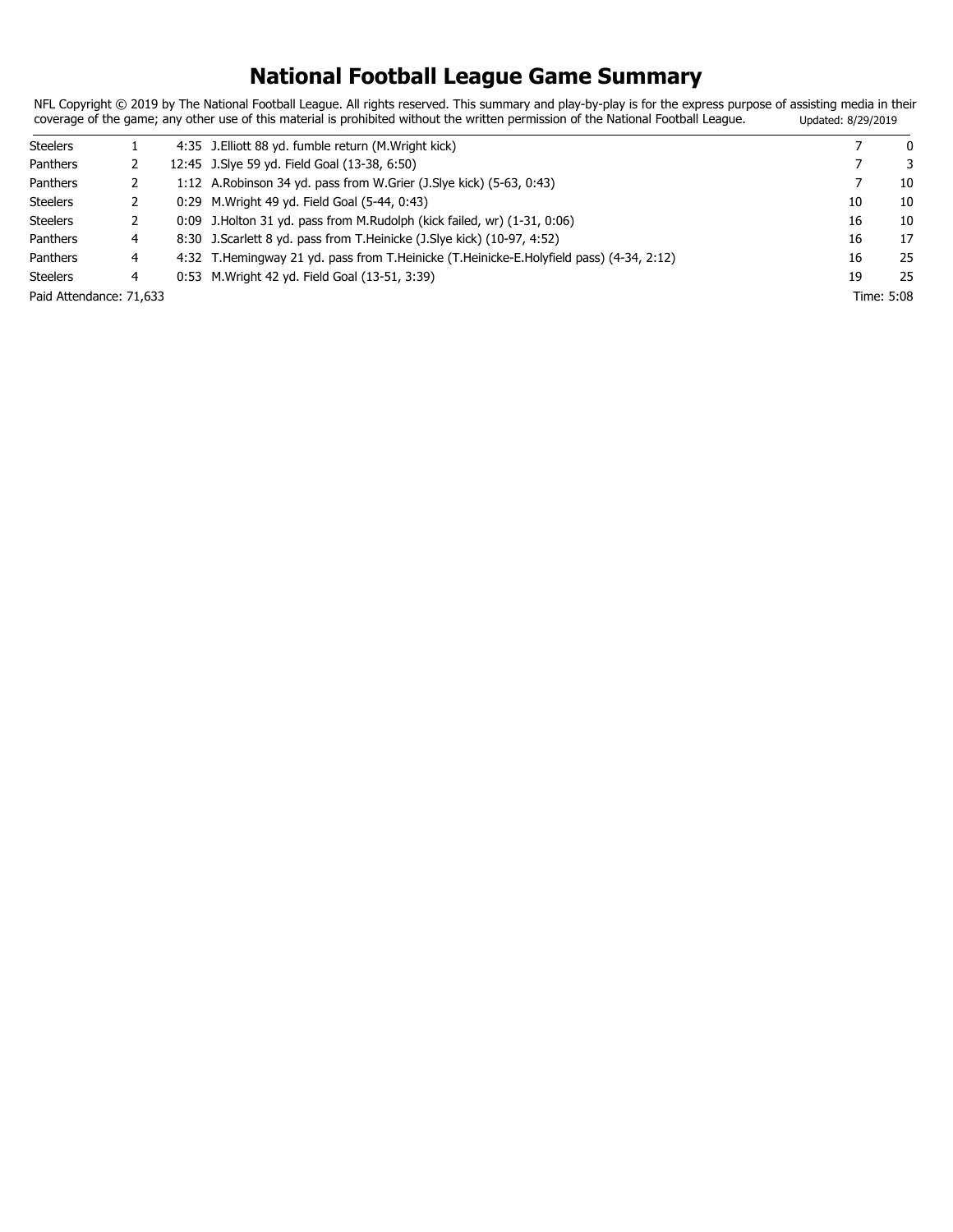# **Final Individual Statistics**

|                                              |           |                |            |            | <b>Carolina Panthers</b> |              |                |                    |                        |               |                |                |              |            |              |                |             |
|----------------------------------------------|-----------|----------------|------------|------------|--------------------------|--------------|----------------|--------------------|------------------------|---------------|----------------|----------------|--------------|------------|--------------|----------------|-------------|
| <b>RUSHING</b>                               |           |                | <b>ATT</b> | <b>YDS</b> | <b>AVG</b>               |              | LG             | <b>TD</b>          | <b>RUSHING</b>         |               |                |                | <b>ATT</b>   | <b>YDS</b> | <b>AVG</b>   | LG             | TD          |
| <b>B.Snell</b>                               |           |                | 8          | 12         | 1.5                      |              | 4              | 0                  | E.Holyfield            |               |                |                | 8            | 36         | 4.5          | 7              | 0           |
| J.Dobbs                                      |           |                | 1          | 11         | 11.0                     |              | 11             | 0                  | J.Scarlett             |               |                |                | 11           | 22         | 2.0          | 9              | 0           |
| D.Hodges                                     |           |                | 1          | 3          | 3.0                      |              | 3              | 0                  | K.Allen                |               |                |                | 1            | 13         | 13.0         | 13             | 0           |
| T.McMillian                                  |           |                | 1          | 2          | 2.0                      |              | 2              | 0                  | A.Armah                |               |                |                | 2            | 8          | 4.0          | 6              | 0           |
| Tr.Edmunds                                   |           |                | 3          | $-10$      | $-3.3$                   |              | -1             | 0                  | R.Bonnafon             |               |                |                | 2            | 7          | 3.5          | 4              | 0           |
|                                              |           |                |            |            |                          |              |                |                    | C.Artis-Payne          |               |                |                | 2            | 6          | 3.0          | 3              | 0           |
|                                              |           |                |            |            |                          |              |                |                    | W.Grier                |               |                |                | 1            | 5          | 5.0          | 5              | 0           |
|                                              |           |                |            |            |                          |              |                |                    | T.Heinicke             |               |                |                | 1            | 5          | 5.0          | 5              | 0           |
| Total                                        |           |                | 14         | 18         | 1.3                      |              | 11             | 0                  | Total                  |               |                |                | 28           | 102        | 3.6          | 13             | $\mathbf 0$ |
| <b>PASSING</b>                               | ATT       | <b>CMP</b>     | YDS        | SK/YD TD   |                          |              | LG IN          | RT                 | <b>PASSING</b>         |               | ATT            | <b>CMP</b>     | <b>YDS</b>   | SK/YD TD   |              | LG IN          | RT          |
| D.Hodges                                     | 20        | 10             | 73         | 3/29       | 0                        | 13           | 1              | 38.1               | W.Grier                |               | 18             | 11             | 189          | 4/22       | 1            | 54<br>1        | 92.1        |
| M.Rudolph                                    | 11        | 7              | 125        | 1/5        | 1                        | 44           |                | $0$ 132.8          | T.Heinicke             |               | 10             | 7              | 89           | 2/16       | 2            | 23<br>1        | 97.5        |
| J.Dobbs                                      | 5         | 3              | 21         | 1/3        | 0                        | 11           | 0              | 69.6               | K.Allen                |               | 6              | 4              | 41           | 0/0        | 0            | 21<br>0        | 86.1        |
| Total                                        | 36        | 20             | 219        | 5/37       | 1                        | 44           | 1              | 71.4               | Total                  |               | 34             | 22             | 319          | 6/38       | 3            | 54<br>2        | 100.0       |
| <b>PASS RECEIVING</b>                        |           | <b>TAR</b>     | <b>REC</b> | <b>YDS</b> | <b>AVG</b>               |              | LG             | TD                 | <b>PASS RECEIVING</b>  |               |                | TAR            | <b>REC</b>   | <b>YDS</b> | <b>AVG</b>   | LG             | TD          |
| J.Holton                                     |           | 3              | 3          | 86         | 28.7                     |              | 44             |                    | D.White                |               |                |                |              | 94         | 23.5         | 54             | $\mathbf 0$ |
|                                              |           |                |            |            |                          |              |                | 1                  |                        |               |                | 6              | 4            |            |              |                |             |
| <b>B.Snell</b>                               |           | 3              | 2          | 23         | 11.5                     |              | 13             | 0                  | T.Hemingway            |               |                | 3              | 3            | 49         | 16.3         | 23             | 1           |
| D.Spencer                                    |           | 4              | 2          | 22         | 11.0                     |              | 12             | 0                  | R.Bonnafon             |               |                | 4              | 3            | 46         | 15.3         | 21             | 0           |
| T.Griffey                                    |           | 4              | 2          | 18         | 9.0                      |              | 13             | 0                  | M.Baugh                |               |                | 3              | 3            | 29         | 9.7          | 16             | 0           |
| T.Jones                                      |           | 3              | 2          | 12         | 6.0                      |              | 8              | 0                  | J.Scarlett             |               |                | 3              | 3            | 25         | 8.3          | 12             | 1           |
| R.Switzer                                    |           | 2              | 2          | 10         | 5.0                      |              | 5              | 0                  | A.Robinson             |               |                | 1              | 1            | 34         | 34.0         | 34             | 1           |
| D.Johnson                                    |           | 3              | 1          | 12         | 12.0                     |              | 12             | 0                  | J.Vander Laan          |               |                | 2              | 1            | 18         | 18.0         | 18             | 0           |
| <b>B.Reilly</b>                              |           | 1              | 1          | 12         | 12.0                     |              | 12             | 0                  | R.Ross                 |               |                | 3              | $\mathbf{1}$ | 8          | 8.0          | 8              | 0           |
| E.Rogers                                     |           | 2              | 1          | 10         | 10.0                     |              | 10             | 0                  | E.Holyfield            |               |                | 1              | 1            | 8          | 8.0          | 8              | 0           |
| T.McMillian                                  |           | 1              | 1          | 6          | 6.0                      |              | 6              | 0                  | A.Levrone              |               |                | 3              | 1            | 4          | 4.0          | 4              | 0           |
| J.Washington                                 |           | 4              | 1          | 5          | 5.0                      |              | 5              | 0                  | C.Artis-Payne          |               |                | 1              | 1            | 4          | 4.0          | 4              | 0           |
| M.Williams                                   |           | 3              | 1          | 2          | 2.0                      |              | 2              | 0                  | J.Mickens              |               |                | 2              | 0            | 0          | 0.0          | 0              | 0           |
| Z.Gentry                                     |           | 2              | 1          | 1          | 1.0                      |              | 1              | 0                  | T.Godwin               |               |                | 1              | $\mathbf{0}$ | 0          | 0.0          | 0              | 0           |
| C.Scotland-Williamson                        |           | 1              | 0          | 0          | 0.0                      |              | 0              | 0                  |                        |               |                |                |              |            |              |                |             |
| Total                                        |           | 36             | 20         | 219        | 11.0                     |              | 44             | 1                  | Total                  |               |                | 33             | 22           | 319        | 14.5         | 54             | 3           |
| <b>INTERCEPTIONS</b>                         |           |                | <b>NO</b>  | <b>YDS</b> | <b>AVG</b>               |              | LG             | <b>TD</b>          | <b>INTERCEPTIONS</b>   |               |                |                | <b>NO</b>    | <b>YDS</b> | <b>AVG</b>   | LG             | TD          |
| M.Branch                                     |           |                | 1          | 15         | 15.0                     |              | 15             | 0                  | J.Kunaszyk             |               |                |                | 1            | 0          | 0.0          | 0              | 0           |
| C.Sutton                                     |           |                | 1          | 2          | 2.0                      |              | 2              | 0                  |                        |               |                |                |              |            |              |                |             |
| Total                                        |           |                | 2          | 17         | 8.5                      |              | 15             | 0                  | Total                  |               |                |                | $\mathbf{1}$ | 0          | 0.0          | 0              | 0           |
| <b>PUNTING</b>                               | <b>NO</b> | <b>YDS</b>     | <b>AVG</b> | <b>NET</b> | TB                       |              | <b>IN20</b>    | LG                 | <b>PUNTING</b>         |               | <b>NO</b>      | <b>YDS</b>     | <b>AVG</b>   | <b>NET</b> | TB           | <b>IN20</b>    | LG          |
| I.Berryman                                   | 4         | 184            | 46.0       | 38.0       | $\mathbf 0$              |              | $\overline{2}$ | 55                 | M.Palardy              |               | $\overline{4}$ | 186            | 46.5         | 40.3       | 0            | $\mathbf{1}$   | 49          |
| J.Berry                                      | 3         | 138            | 46.0       | 42.0       |                          | 0            | $\mathbf{1}$   | 59                 |                        |               |                |                |              |            |              |                |             |
| Total                                        | 7         | 322            | 46.0       | 39.7       |                          | 0            | 3              | 59                 | Total                  |               | 4              | 186            | 46.5         | 40.3       | 0            | $\mathbf{1}$   | 49          |
| <b>PUNT RETURNS</b>                          |           | <b>NO</b>      | <b>YDS</b> | <b>AVG</b> | FC                       |              | LG             | <b>TD</b>          | <b>PUNT RETURNS</b>    |               |                | <b>NO</b>      | <b>YDS</b>   | <b>AVG</b> | FC           | LG             | TD          |
| D.Johnson                                    |           | $\overline{2}$ | 15         | 7.5        |                          | $\mathbf{1}$ | 10             | 0                  | T.Godwin               |               |                | 3              | 24           | 8.0        | $\mathbf{1}$ | 12             | 0           |
| E.Rogers                                     |           | 1              | 10         | 10.0       |                          | 0            | 10             | 0                  | R.Ross                 |               |                | 1              | 20           | 20.0       | 0            | 20             | 0           |
|                                              |           |                |            |            |                          |              |                |                    | [DOWNED]               |               |                | 2              | $\mathbf 0$  | 0.0        | 0            | 0              | 0           |
| Total                                        |           | 3              | 25         | 8.3        |                          | 1            | 10             | 0                  | Total                  |               |                | 4              | 44           | 11.0       | 1            | 20             | 0           |
| <b>KICKOFF RETURNS</b>                       |           | <b>NO</b>      | <b>YDS</b> | <b>AVG</b> | FC                       |              | LG             | <b>TD</b>          | <b>KICKOFF RETURNS</b> |               |                | <b>NO</b>      | <b>YDS</b>   | <b>AVG</b> | FC           | LG             | TD          |
| [TOUCHBACK]                                  |           | 5              | 0          | 0.0        |                          | 0            | 0              | 0                  | R.Bonnafon             |               |                | 3              | 64           | 21.3       | 0            | 24             | 0           |
|                                              |           |                |            |            |                          |              |                |                    | J.Mickens              |               |                | 1              | 29           | 29.0       | 0            | 29             | 0           |
|                                              |           |                |            |            |                          |              |                |                    | [TOUCHBACK]            |               |                | $\mathbf{1}$   | $\mathbf 0$  | 0.0        | 0            | 0              | 0           |
| Total                                        |           | 0              | 0          | 0.0        |                          | 0            | 0              | 0                  | Total                  |               |                | 4              | 93           | 23.3       | 0            | 29             | 0           |
|                                              |           |                |            |            |                          |              |                |                    |                        |               |                |                |              |            |              |                |             |
| <b>Pittsburgh Steelers</b><br><b>FUMBLES</b> |           |                |            | <b>FUM</b> | <b>LOST</b>              |              |                | <b>OWN-REC YDS</b> | <b>TD</b>              | <b>FORCED</b> |                | <b>OPP-REC</b> | <b>YDS</b>   | <b>TD</b>  |              | <b>OUT-BDS</b> |             |
| J.Dobbs                                      |           |                |            | 1          |                          | 0            |                | 1                  | 0<br>0                 | 0             |                | $\mathbf 0$    | 0            | 0          |              | 0              |             |
|                                              |           |                |            |            |                          |              |                |                    |                        |               |                |                |              |            |              |                |             |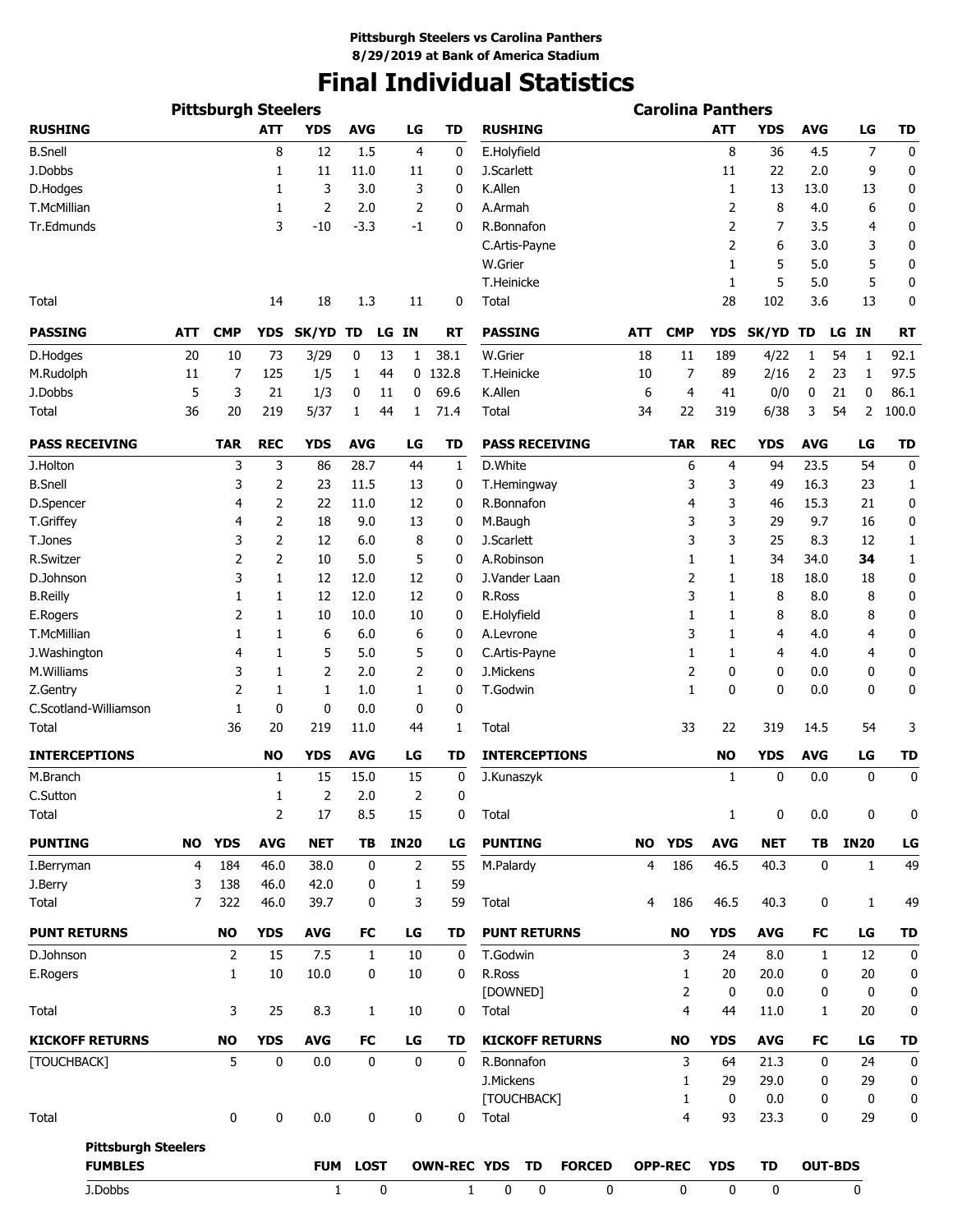# **Final Individual Statistics**

| D.Hodges                 |            | 0           | 0                  | 0 | 0            | 0             | 0              | 0          | 0            | 0              |
|--------------------------|------------|-------------|--------------------|---|--------------|---------------|----------------|------------|--------------|----------------|
| J.Hawkins                | 0          | 0           |                    | 0 | $\mathbf{0}$ | 0             | 0              | 0          | 0            | 0              |
| J.Elliott                | 0          | 0           | 0                  | 0 | 0            |               |                | 88         |              | 0              |
| T.Skipper                | 0          | 0           | 0                  | 0 | 0            |               | 0              | 0          | 0            | 0              |
| Total                    | 2          | 0           | 2                  | 0 | 0            | 2             |                | 88         | 1            | 0              |
| <b>Carolina Panthers</b> |            |             |                    |   |              |               |                |            |              |                |
| <b>FUMBLES</b>           | <b>FUM</b> | <b>LOST</b> | <b>OWN-REC YDS</b> |   | TD           | <b>FORCED</b> | <b>OPP-REC</b> | <b>YDS</b> | TD           | <b>OUT-BDS</b> |
| T.Heinicke               |            | 0           |                    | 0 | 0            | 0             | 0              | 0          | $\mathbf{0}$ | 0              |
| W.Grier                  |            |             | 0                  | 0 | 0            | 0             | 0              | 0          | 0            | 0              |
| M.Haynes                 | 0          | 0           | 0                  | 0 | $\mathbf{0}$ |               | 0              | 0          | 0            | 0              |
| Total                    |            |             |                    |   |              |               | 0              | 0          |              | 0              |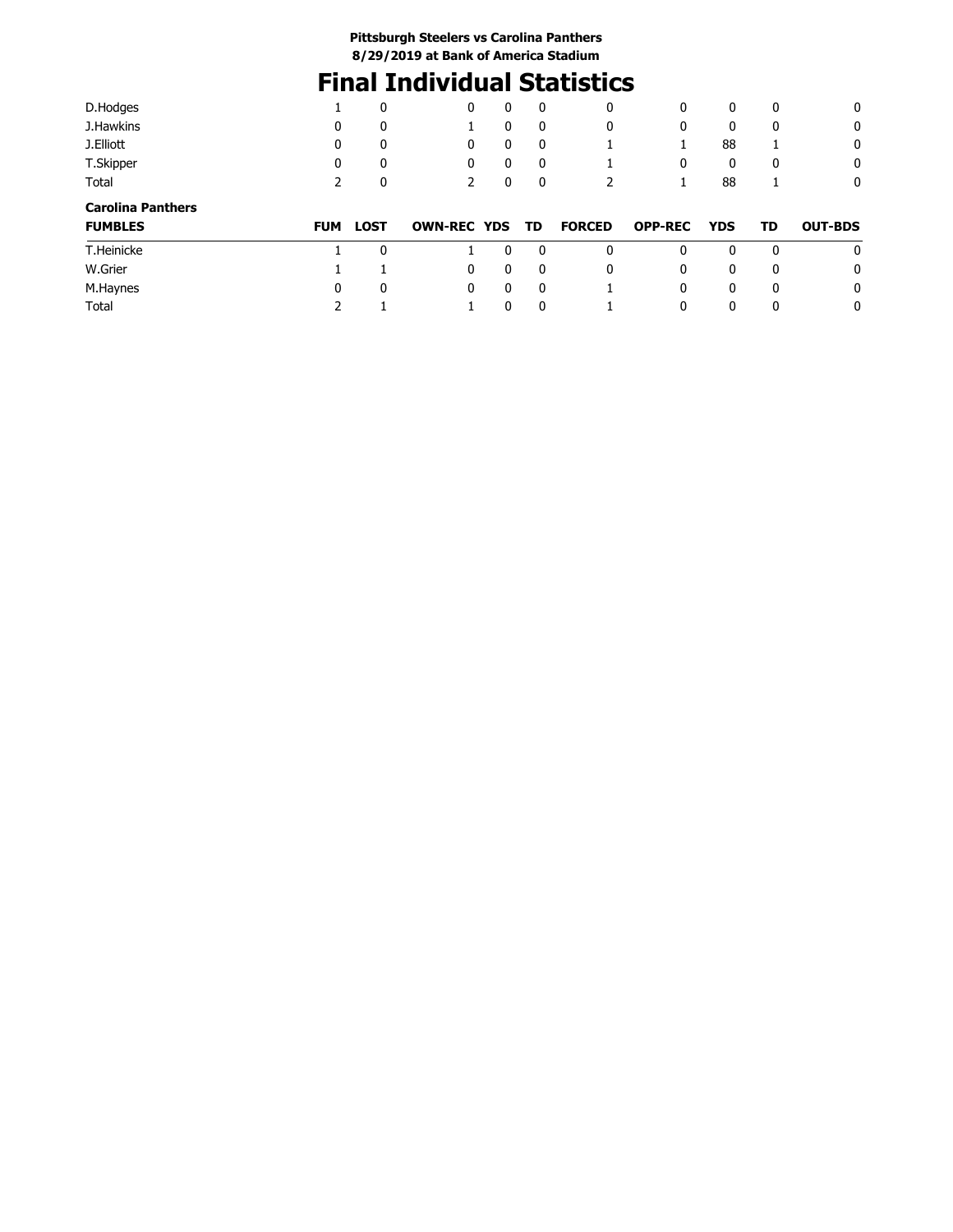## **Final Team Statistics**

|                                                   | <b>Visitor</b><br><b>Steelers</b> | Home<br><b>Panthers</b>   |
|---------------------------------------------------|-----------------------------------|---------------------------|
| <b>TOTAL FIRST DOWNS</b>                          | 14                                | 23                        |
| By Rushing                                        | 1                                 | 8                         |
| By Passing                                        | 11                                | 13                        |
| By Penalty                                        | 2                                 | 2                         |
| THIRD DOWN EFFICIENCY                             | 4-15-27%                          | 8-15-53%                  |
| <b>FOURTH DOWN EFFICIENCY</b>                     | $0 - 0 - 0%$                      | $0 - 0 - 0%$              |
| <b>TOTAL NET YARDS</b>                            | 200                               | 383                       |
| Total Offensive Plays (inc. times thrown passing) | 55                                | 68                        |
| Average gain per offensive play                   | 3.6                               | 5.6                       |
| <b>NET YARDS RUSHING</b>                          | 18                                | 102                       |
| <b>Total Rushing Plays</b>                        | 14                                | 28                        |
| Average gain per rushing play                     | 1.3                               | 3.6                       |
| Tackles for a loss-number and yards               | $5 - 15$                          | $4 - 5$                   |
| <b>NET YARDS PASSING</b>                          | 182                               | 281                       |
| Times thrown - yards lost attempting to pass      | 5-37                              | $6 - 38$                  |
| Gross yards passing                               | 219                               | 319                       |
| <b>PASS ATTEMPTS-COMPLETIONS-HAD INTERCEPTED</b>  | $36 - 20 - 1$                     | $34 - 22 - 2$             |
| Avg gain per pass play (inc.# thrown passing)     | 4.4                               | 7.0                       |
| <b>KICKOFFS Number-In End Zone-Touchbacks</b>     | $5 - 4 - 1$                       | $5 - 5 - 5$               |
| <b>PUNTS Number and Average</b>                   | $7 - 46.0$                        | 4-46.5                    |
| <b>Had Blocked</b>                                | 0                                 | 0                         |
| <b>FGs - PATs Had Blocked</b>                     | $0 - 0$                           | $1 - 0$                   |
| <b>Net Punting Average</b>                        | 39.7                              | 40.3                      |
| TOTAL RETURN YARDAGE (Not Including Kickoffs)     | 42                                | 44                        |
| No. and Yards Punt Returns                        | $3 - 25$                          | 4-44                      |
| No. and Yards Kickoff Returns                     | $0 - 0$                           | 4-93                      |
| No. and Yards Interception Returns                | $2 - 17$                          | $1 - 0$                   |
| <b>PENALTIES Number and Yards</b>                 | $7 - 72$                          | $7 - 64$                  |
| <b>FUMBLES Number and Lost</b>                    | $2 - 0$                           | $2 - 1$                   |
| <b>TOUCHDOWNS</b>                                 | $\overline{\mathbf{c}}$           | 3                         |
| Rushing                                           | 0                                 | 0                         |
| Passing                                           | $\mathbf{1}$                      | $\ensuremath{\mathsf{3}}$ |
| Fumbles                                           | $\mathbf{1}$                      | 0                         |
| <b>EXTRA POINTS Made-Attempts</b>                 | $1 - 2$                           | $3-3$                     |
| Kicking Made-Attempts                             | $1 - 2$                           | $2 - 2$                   |
| Passing Made-Attempts                             | $0-0$                             | $1 - 1$                   |
| <b>FIELD GOALS Made-Attempts</b>                  | $2 - 3$                           | $1 - 2$                   |
| <b>RED ZONE EFFICIENCY</b>                        | $0 - 1 - 0%$                      | 1-2-50%                   |
| <b>GOAL TO GO EFFICIENCY</b>                      | $0 - 0 - 0\%$                     | 1-2-50%                   |
| <b>SAFETIES</b>                                   | 0                                 | 0                         |
| <b>FINAL SCORE</b>                                | 19                                | 25                        |
| <b>TIME OF POSSESSION</b>                         | 25:14                             | 34:46                     |
|                                                   |                                   |                           |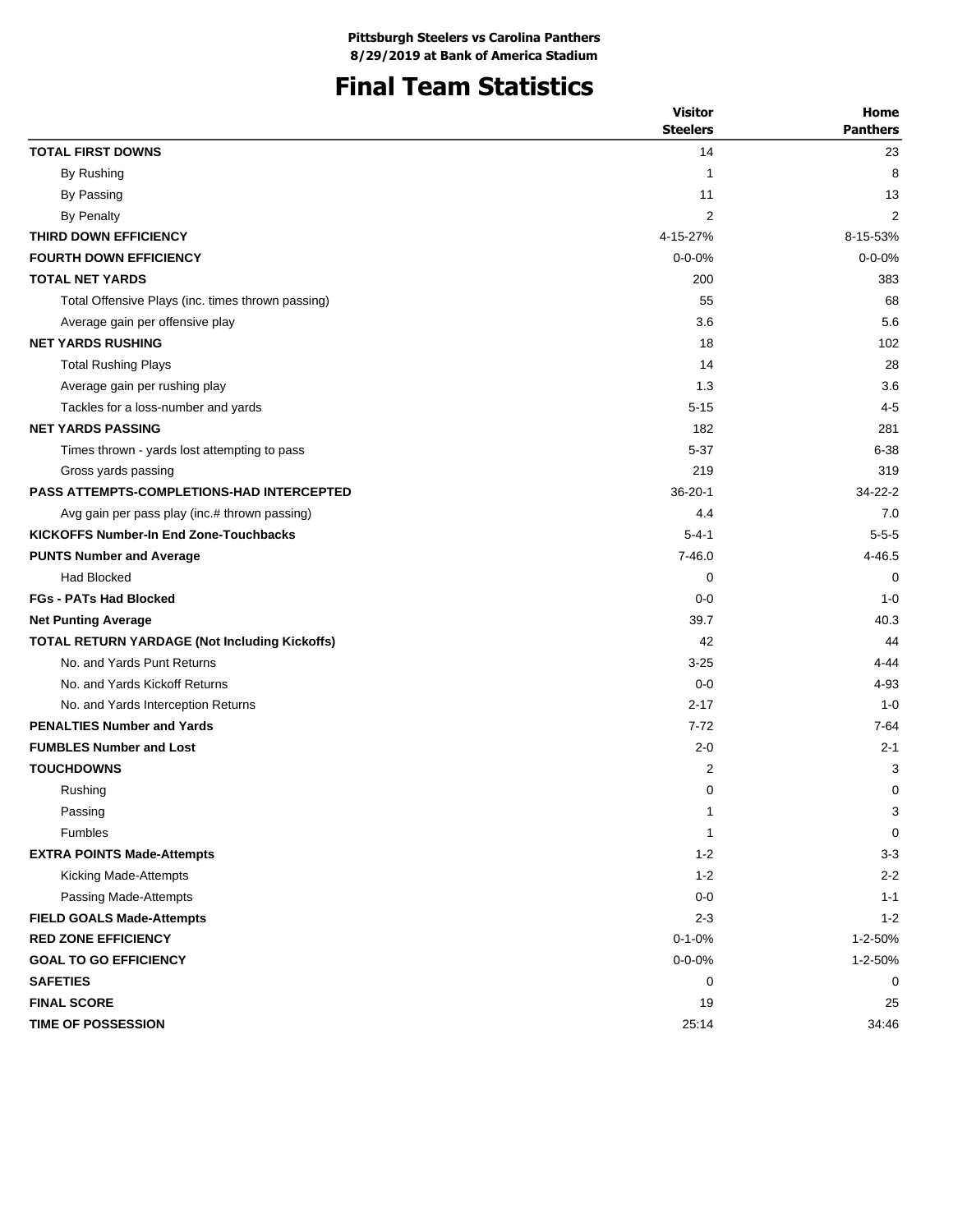# **Ball Possession And Drive Chart**

#### **Pittsburgh Steelers**

| #  | Time<br>Recd | Time<br>Lost | <b>Time How Ball</b><br><b>Poss Obtained</b> | <b>Drive</b><br>Began | #<br><b>Play</b> | Yds<br>Gain | Yds<br>Pen   | Net<br>Yds   | 1st<br>Down  | Last<br>Scrm     | <b>How Given</b><br>Up |
|----|--------------|--------------|----------------------------------------------|-----------------------|------------------|-------------|--------------|--------------|--------------|------------------|------------------------|
|    | 10:07        | 8:37         | 1:30 Missed FG                               | <b>PIT 38</b>         | 3                | $\Omega$    | $\mathbf{0}$ | $\mathbf{0}$ | 0            | <b>PIT 38</b>    | Punt                   |
| 2  | 12:45        | 8:23         | 4:22 Kickoff                                 | <b>PIT 25</b>         |                  | 28          | 5            | 33           | 3            | <b>CAR 42</b>    | Punt                   |
| 3  | 6:36         | 1:55         | 4:41 Punt                                    | <b>PIT 39</b>         | 10               | 52          | -20          | 32           | 3            | <b>CAR 29</b>    | Missed FG              |
| 4  | 1:12         | 0:29         | 0:43 Kickoff                                 | <b>PIT 25</b>         | 5.               | 44          | $\Omega$     | 44           |              | <b>CAR 31</b>    | Field Goal             |
| 5. | 0:15         | 0:09         | 0:06 Interception                            | <b>CAR 31</b>         |                  | 31          | 0            | 31           |              | <b>CAR 31</b>    | Touchdown              |
| 6  | 15:00        | 12:34        | 2:26 Kickoff                                 | <b>PIT 25</b>         | 3                | $-22$       | 0            | $-22$        | 0            | PIT <sub>3</sub> | Punt                   |
|    | 10:32        | 8:51         | $1:41$ Punt                                  | <b>PIT 25</b>         | 3                | $-13$       | 0            | $-13$        | $\Omega$     | <b>PIT 12</b>    | Punt                   |
| 8  | 7:35         | 6:04         | $1:31$ Punt                                  | PIT 10                |                  | 5           | 0            | 5            | 0            | <b>PIT 15</b>    | Punt                   |
| 9  | 4:30         | 3:02         | 1:28 Interception                            | <b>CAR 38</b>         | 3                |             | $\Omega$     | 0            | $\mathbf{0}$ | <b>CAR 38</b>    | Punt                   |
| 10 | 14:43        | 13:22        | $1:21$ Punt                                  | <b>PIT 35</b>         | 4                | 15          | 0            | 15           |              | 50               | Punt                   |
| 11 | 8:30         | 6:44         | 1:46 Kickoff                                 | <b>PIT 25</b>         | 3                | 14          | -10          | 4            | 0            | <b>PIT 29</b>    | Interception           |
| 12 | 4:32         | 0:53         | 3:39 Kickoff                                 | <b>PIT 25</b>         | 13               | 46          | 5            | 51           | 5.           | * CAR 24         | Field Goal             |

(403) Average PIT 34

#### **Carolina Panthers**

| #  | Time<br>Recd | Time<br>Lost | <b>Time How Ball</b><br><b>Poss Obtained</b> | <b>Drive</b><br>Began | #<br><b>Play</b> | Yds<br>Gain  | Yds<br>Pen   | Net<br>Yds | 1st<br>Down  | Last<br><b>Scrm</b> | <b>How Given</b><br>Up |
|----|--------------|--------------|----------------------------------------------|-----------------------|------------------|--------------|--------------|------------|--------------|---------------------|------------------------|
|    | 15:00        | 10:07        | 4:53 Kickoff                                 | <b>CAR 10</b>         | 10               | 60           | 0            | 60         | 3            | <b>PIT 30</b>       | Missed FG              |
| 2  | 8:37         | 4:35         | 4:02 Punt                                    | <b>CAR 20</b>         | 7                | 68           | $\mathbf{0}$ | 68         | 3            | $*$ PIT 5           | Fumble                 |
| 3  | 4:35         | 12:45        | 6:50 Kickoff                                 | <b>CAR 21</b>         | 13               | 48           | -10          | 38         | 3            | <b>PIT 41</b>       | Field Goal             |
| 4  | 8:23         | 6:36         | 1:47 Punt                                    | <b>CAR 15</b>         | 3                | 8            | -9           | $-1$       | 0            | <b>CAR 14</b>       | Punt                   |
| 5  | 1:55         | 1:12         | 0:43 Missed FG                               | <b>CAR 37</b>         | 5                | 63           | $\mathbf{0}$ | 63         | 3            | <b>PIT 34</b>       | Touchdown              |
| 6  | 0:29         | 0:15         | 0:14 Kickoff                                 | <b>CAR 14</b>         |                  | $\mathbf{0}$ | 0            | 0          | 0            | <b>CAR 14</b>       | Interception           |
| 7  | 0:09         | 0:00         | 0:09 Kickoff                                 |                       | 0                | 0            | 0            | 0          | 0            |                     | End of Half            |
| 8  | 12:34        | 10:32        | 2:02 Punt                                    | <b>CAR 30</b>         | 3                | 6            | 0            | 6          | 0            | <b>CAR 36</b>       | Punt                   |
| 9  | 8:51         | 7:35         | $1:16$ Punt                                  | 50                    | 3                | 4            | -5           | $-1$       | $\mathbf{0}$ | <b>CAR 49</b>       | Punt                   |
| 10 | 6:04         | 4:30         | $1:34$ Punt                                  | 50                    | 3                | $-10$        | $\mathbf{0}$ | $-10$      | 0            | CAR 40              | Interception           |
| 11 | 3:02         | 14:43        | 3:19 Punt                                    | CAR <sub>6</sub>      | 6                | 15           | 0            | 15         |              | <b>CAR 21</b>       | Punt                   |
| 12 | 13:22        | 8:30         | 4:52 Punt                                    | CAR <sub>3</sub>      | 10               | 75           | 22           | 97         |              | $*$ PIT 8           | Touchdown              |
| 13 | 6:44         | 4:32         | 2:12 Interception                            | <b>PIT 34</b>         | 4                | 34           | 0            | 34         | 2            | <b>PIT 21</b>       | Touchdown              |
| 14 | 0:53         | 0:00         | 0:53 Kickoff                                 | <b>CAR 25</b>         | 2                | 12           | 0            | 12         | 1            | <b>CAR 32</b>       | End of Game            |

(347) Average CAR 27

#### **\* inside opponent's 20**

|                | <b>Time of Possession by Quarter</b>   | 1st                  | 2nd  | 3rd  | 4th                  | ΟТ | Total |
|----------------|----------------------------------------|----------------------|------|------|----------------------|----|-------|
| <b>Visitor</b> | Pittsburgh Steelers                    | 1:30                 | 9:52 | 7:06 | 6:46                 |    | 25:14 |
| Home           | Carolina Panthers                      | 13:30                | 5:08 | 7:54 | 8:14                 |    | 34:46 |
|                | <b>Kickoff Drive No.-Start Average</b> | Steelers: 5 - PIT 25 |      |      | Panthers: 4 - CAR 18 |    |       |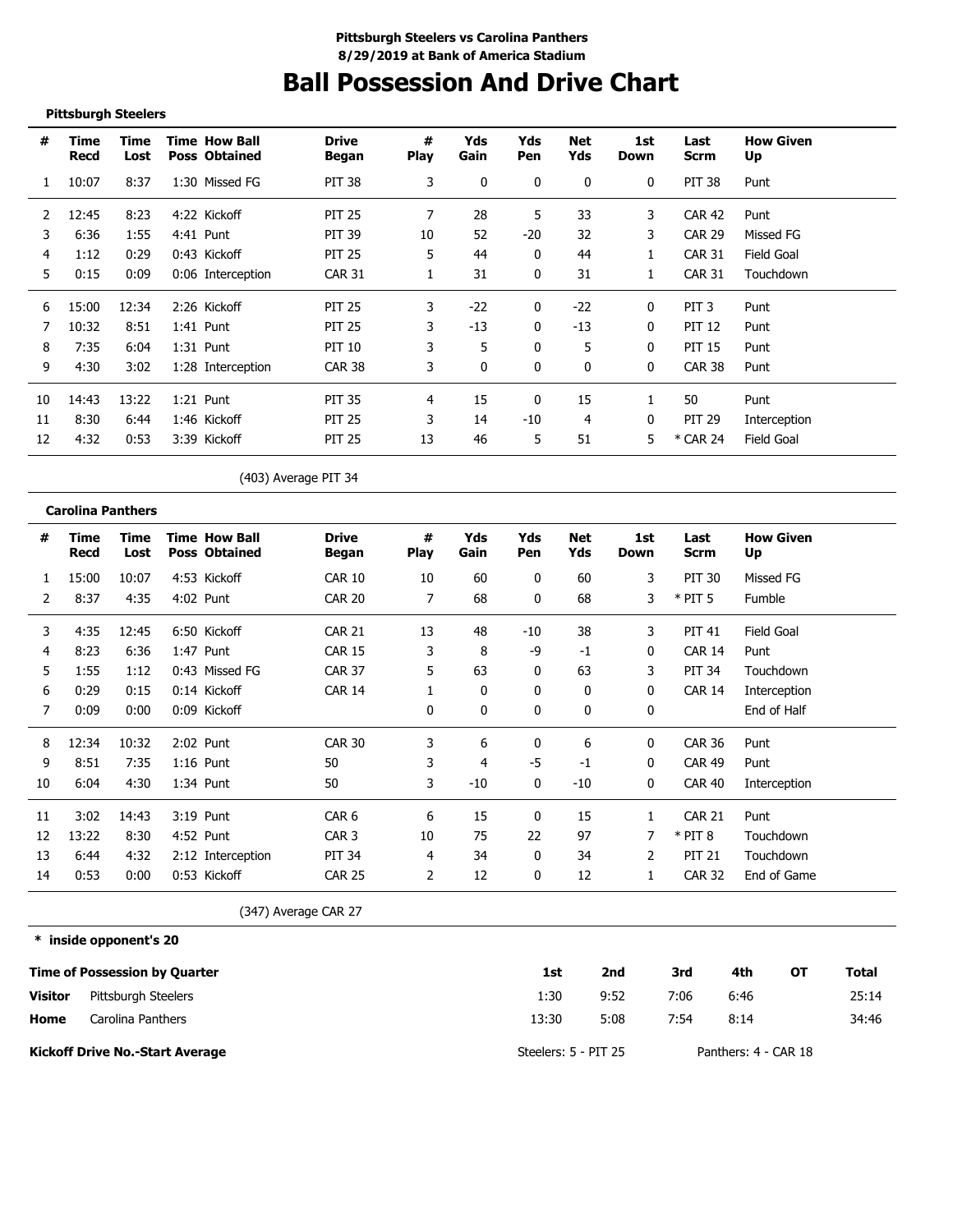# **Final Defensive Statistics**

| <b>Pittsburgh Steelers</b> |                |                |                |              | <b>Regular Defensive Plays</b> |   |              |                |              |                         |           |              | <b>Special Teams</b> |    |    |           |            | <b>Misc</b> |             |                         |
|----------------------------|----------------|----------------|----------------|--------------|--------------------------------|---|--------------|----------------|--------------|-------------------------|-----------|--------------|----------------------|----|----|-----------|------------|-------------|-------------|-------------------------|
|                            | <b>TKL</b>     | <b>AST</b>     | <b>COMB</b>    | SK           | / YDS TFL                      |   | Q            | ΙN             | <b>PD</b>    | FF                      | <b>FR</b> | <b>TKL</b>   | AST                  | FF | FR | <b>BL</b> | <b>TKL</b> | <b>AST</b>  | <b>FF</b>   | <b>FR</b>               |
| D.Bush                     | 5              | 1              | 6              | 0            | 0                              | 0 | 0            | 0              | 0            | 0                       | 0         | 0            | 0                    | 0  | 0  | 0         | 0          | 0           | 0           | $\mathbf 0$             |
| R.Spillane                 | 3              | 3              | 6              | $\mathbf{1}$ | 7                              | 1 | 1            | 0              | 0            | 0                       | 0         | 0            | 0                    | 0  | 0  | 0         | 0          | 0           | 0           | $\mathbf 0$             |
| T.Skipper                  | 2              | 4              | 6              | 2            | 16                             | 1 | 1            | 0              | 0            | 1                       | 0         | 2            | $\mathbf 0$          | 0  | 0  | 0         | 0          | 0           | 0           | $\mathbf 0$             |
| J.Elliott                  | 1              | 4              | 5              | 1            | 7                              | 0 | 0            | 0              | 0            | 1                       | 1         | 0            | 0                    | 0  | 0  | 0         | 0          | 0           | 0           | 0                       |
| T.Matakevich               | 3              | $\mathbf{1}$   | 4              | $\mathbf 0$  | 0                              | 0 | $\mathbf{1}$ | 0              | $\mathbf{1}$ | 0                       | $\pmb{0}$ | 0            | 0                    | 0  | 0  | 0         | 0          | $\mathbf 0$ | $\mathbf 0$ | $\pmb{0}$               |
| C.Sutton                   | 3              | 1              | 4              | 0            | 0                              | 0 | 0            | 1              | 1            | 0                       | 0         | $\mathbf{0}$ | 0                    | 0  | 0  | 0         | 0          | 0           | 0           | 0                       |
| T.Mathis                   | 3              | $\mathbf{1}$   | 4              | $\mathbf 0$  | 0                              | 0 | 0            | 0              | 0            | 0                       | 0         | 0            | 0                    | 0  | 0  | 0         | 0          | 0           | 0           | 0                       |
| I.Buggs                    | 2              | 2              | 4              | 0.5          | 2.5                            | 1 | 1            | 0              | 0            | 0                       | 0         | 0            | 0                    | 0  | 0  | 0         | 0          | 0           | 0           | 0                       |
| M.Branch                   | 3              | $\mathbf{0}$   | 3              | $\mathbf 0$  | $\mathbf 0$                    | 0 | $\mathbf 0$  | $\mathbf{1}$   | $\mathbf{1}$ | 0                       | 0         | 0            | $\pmb{0}$            | 0  | 0  | 0         | 0          | $\mathbf 0$ | 0           | $\pmb{0}$               |
| C.Kuntz                    | 2              | 1              | 3              | 1            | 3                              | 2 | 1            | 0              | 0            | 0                       | 0         | 1            | 1                    | 0  | 0  | 0         | 0          | 0           | 0           | $\pmb{0}$               |
| H.Mondeaux                 | 0              | 3              | 3              | $\mathbf{0}$ | 0                              | 0 | 1            | 0              | 0            | 0                       | 0         | $\mathbf{0}$ | 0                    | 0  | 0  | 0         | 0          | 0           | 0           | 0                       |
| U.Gilbert                  | 0              | 3              | 3              | 0            | 0                              | 0 | 0            | 0              | 0            | 0                       | 0         | 0            | 0                    | 0  | 0  | 1         | 0          | 0           | 0           | 0                       |
| M.Allen                    | $\overline{2}$ | $\mathbf{0}$   | $\overline{2}$ | $\mathbf 0$  | 0                              | 0 | $\mathbf 0$  | 0              | $\mathbf 0$  | 0                       | 0         | 0            | 0                    | 0  | 0  | 0         | 0          | 0           | 0           | 0                       |
| A.Burns                    | $\overline{2}$ | 0              | 2              | $\mathbf 0$  | 0                              | 0 | 0            | 0              | 0            | 0                       | 0         | 0            | 0                    | 0  | 0  | 0         | 0          | 0           | 0           | 0                       |
| J.Dean                     | 2              | 0              | 2              | $\mathbf 0$  | 0                              | 0 | 0            | 0              | 0            | 0                       | 0         | 0            | 0                    | 0  | 0  | 0         | 0          | 0           | 0           | $\mathbf 0$             |
| S.Smith                    | 0              | 2              | 2              | 0.5          | 2.5                            | 0 | 2            | 0              | 1            | 0                       | 0         | 0            | 0                    | 0  | 0  | 0         | 0          | 0           | 0           | 0                       |
| C.Sayles                   | 0              | $\overline{2}$ | $\overline{2}$ | 0            | 0                              | 0 | 0            | 0              | 0            | 0                       | 0         | 0            | 0                    | 0  | 0  | 0         | 0          | 0           | 0           | $\mathbf 0$             |
| D.Askew-Henry              | 1              | 0              | 1              | 0            | 0                              | 0 | 0            | 0              | 0            | 0                       | 0         | 0            | 1                    | 0  | 0  | 0         | 0          | 0           | 0           | 0                       |
| <b>D.McCullers</b>         | 1              | 0              | 1              | 0            | 0                              | 0 | 0            | 0              | 0            | 0                       | 0         | 0            | 0                    | 0  | 0  | 0         | 0          | 0           | 0           | 0                       |
| P.Locke                    | 1              | 0              | 1              | 0            | 0                              | 0 | 0            | 0              | 0            | 0                       | 0         | 0            | 0                    | 0  | 0  | 0         | 0          | 0           | 0           | 0                       |
| W.Craig                    | 1              | $\mathbf 0$    | $\mathbf{1}$   | $\pmb{0}$    | 0                              | 0 | 0            | 0              | 0            | 0                       | 0         | 0            | 0                    | 0  | 0  | 0         | 0          | 0           | 0           | $\pmb{0}$               |
| T.Scales                   | 0              | 1              | 1              | 0            | 0                              | 0 | 1            | 0              | 0            | 0                       | 0         | 0            | 1                    | 0  | 0  | 0         | 0          | 0           | 0           | 0                       |
| J.Layne                    | 0              | 1              | 1              | 0            | 0                              | 0 | 0            | 0              | 1            | 0                       | 0         | 0            | 0                    | 0  | 0  | 0         | 0          | 0           | 0           | 0                       |
| T.Alualu                   | 0              | 1              | 1              | 0            | 0                              | 0 | 0            | 0              | 0            | 0                       | 0         | 0            | 0                    | 0  | 0  | 0         | 0          | 0           | 0           | 0                       |
| K.Kelly                    | 0              | $\mathbf{1}$   | $\mathbf 1$    | $\mathbf 0$  | 0                              | 0 | 0            | 0              | $\mathbf 0$  | 0                       | 0         | $\mathbf 0$  | 0                    | 0  | 0  | 0         | 0          | 0           | 0           | $\pmb{0}$               |
| J.Dangerfield              | 0              | 1              | 1              | $\mathbf{0}$ | 0                              | 0 | 0            | 0              | 0            | 0                       | 0         | 0            | 0                    | 0  | 0  | 0         | 0          | 0           | 0           | 0                       |
| C.Sheehy                   | 0              | $\mathbf{1}$   | 1              | 0            | 0                              | 0 | 0            | 0              | 0            | 0                       | 0         | 0            | $\mathbf 0$          | 0  | 0  | 0         | 0          | 0           | 0           | 0                       |
| <b>B.Reilly</b>            | 0              | 0              | 0              | 0            | 0                              | 0 | 0            | 0              | 0            | 0                       | 0         | 1            | 1                    | 0  | 0  | 0         | 0          | 0           | 0           | 0                       |
| T.Griffey                  | 0              | 0              | $\mathbf 0$    | 0            | 0                              | 0 | 0            | 0              | 0            | 0                       | 0         | 1            | 0                    | 0  | 0  | 0         | 0          | 0           | 0           | $\pmb{0}$               |
| J.Holton                   | 0              | 0              | 0              | 0            | 0                              | 0 | 0            | 0              | 0            | 0                       | 0         | 0            | 1                    | 0  | 0  | 0         | 0          | 0           | 0           | 0                       |
| T.Jones                    | 0              | 0              | 0              | 0            | 0                              | 0 | 0            | 0              | 0            | 0                       | 0         | 0            | 1                    | 0  | 0  | 0         | 0          | 0           | 0           | 0                       |
| Z.Gentry                   | 0              | 0              | 0              | 0            | 0                              | 0 | 0            | 0              | 0            | 0                       | 0         | 0            | $\mathbf 0$          | 0  | 0  | 0         | 1          | 0           | 0           | 0                       |
| J.Dobbs                    | 0              | 0              | $\mathbf 0$    | $\mathbf 0$  | 0                              | 0 | 0            | 0              | 0            | 0                       | 0         | 0            | $\mathbf 0$          | 0  | 0  | 0         | 0          | 0           | 0           | $\mathbf{1}$            |
| J.Hawkins                  | 0              | 0              | 0              | 0            | 0                              | 0 | 0            | 0              | 0            | 0                       | 0         | 0            | 0                    | 0  | 0  | 0         | 0          | 0           | 0           | 1                       |
| <b>Total</b>               | 37             | 34             | 71             | 6            | 38                             | 5 | 9            | $\overline{2}$ | 5            | $\overline{\mathbf{2}}$ | 1         | 5            | 6                    | 0  | 0  | 1         | 1          | 0           | 0           | $\overline{\mathbf{2}}$ |

**TKL = Tackle AST = Assist COMB = Combined QH=QB Hit IN = Interception PD = Pass Defense FF = Forced Fumble FR = Fumble Recovery**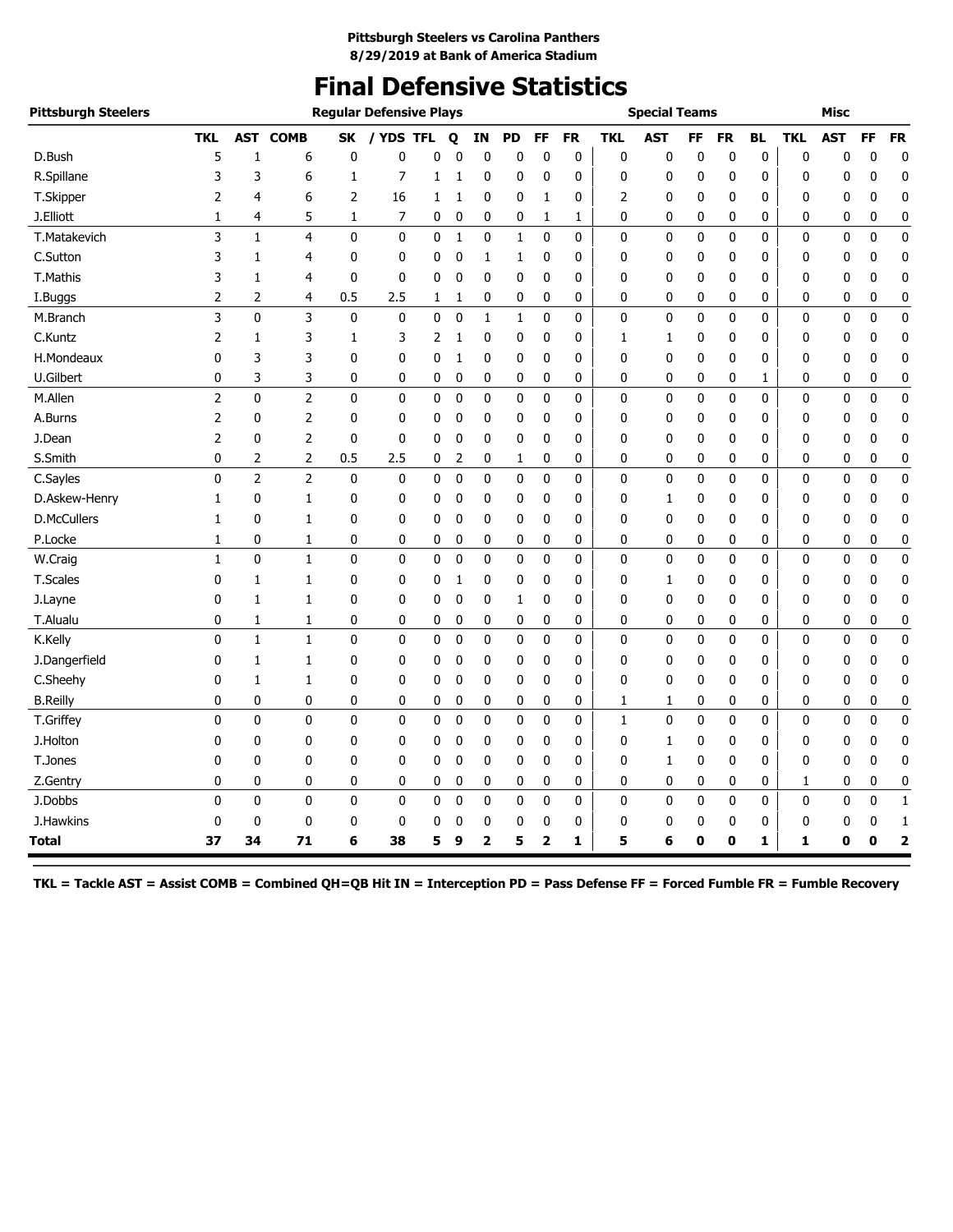# **Final Defensive Statistics**

| <b>Carolina Panthers</b> |            |                |              |              | <b>Regular Defensive Plays</b> |        |             |              |              |             |           |              | <b>Special Teams</b> |           |           |           |             | <b>Misc</b> |              |           |
|--------------------------|------------|----------------|--------------|--------------|--------------------------------|--------|-------------|--------------|--------------|-------------|-----------|--------------|----------------------|-----------|-----------|-----------|-------------|-------------|--------------|-----------|
|                          | <b>TKL</b> | <b>AST</b>     | <b>COMB</b>  | <b>SK</b>    | <b>YDS</b>                     | TFL QH |             | <b>IN</b>    | <b>PD</b>    | <b>FF</b>   | <b>FR</b> | <b>TKL</b>   | <b>AST</b>           | <b>FF</b> | <b>FR</b> | <b>BL</b> | <b>TKL</b>  | <b>AST</b>  | FF           | <b>FR</b> |
| J.Kunaszyk               |            |                | 5            | 0            | 0                              | 0      |             |              |              | 0           | 0         | 0            | 0                    | 0         | 0         | 0         | 0           | 0           | 0            | 0         |
| A.Smith                  |            | 0              | 4            | 2            | 13                             | 2      |             | 0            | 0            | 0           | 0         | 1            | 0                    | 0         | 0         | 0         | $\Omega$    | 0           | 0            | 0         |
| R.Gaulden                | 3          | 1              | 4            | 0            | 0                              |        | 0           | 0            | 0            | 0           | 0         | 0            | 0                    | 0         | 0         | 0         | 0           | 0           | 0            | 0         |
| M.Haynes                 | 3          | 0              | 3            | 2            | 22                             | 1      | 3           | 0            | 0            | 1           | 0         | 0            | 0                    | 0         | 0         | 0         | 0           | 0           | 0            | 0         |
| R.Pulley                 | 3          | $\mathbf 0$    | 3            | 0            | 0                              | 0      | $\mathbf 0$ | $\mathbf 0$  | 0            | $\mathbf 0$ | 0         | 0            | 0                    | 0         | 0         | 0         | $\mathbf 0$ | 0           | $\mathbf 0$  | 0         |
| D.Parms                  |            | 0              | 3            | 0            | 0                              | 0      | 0           | 0            | 0            | 0           | 0         | 0            | 0                    | 0         | 0         | 0         | 0           | 0           | 0            | 0         |
| C.Miller                 |            |                | 3            |              | 2                              |        |             | 0            | 0            | 0           | 0         | 0            | 0                    | 0         | 0         | 0         | 0           | 0           | 0            | 0         |
| C.Luke                   | 2          | 1              | 3            | 0            | 0                              | 1      | 0           | 0            | 1            | 0           | 0         | 0            | 0                    | 0         | 0         | 0         | 0           | 0           | 0            | 0         |
| A.Williams               |            | $\overline{2}$ | 3            | 0            | 0                              | 0      | 0           | $\mathbf{0}$ | $\mathbf{0}$ | 0           | 0         | 0            | 0                    | 0         | 0         | 0         | $\mathbf 0$ | 0           | $\mathbf{0}$ | 0         |
| J.Thornton               |            | 0              | 2            | 0            | 0                              | 0      | 0           | 0            | 0            | 0           | 0         | 0            | 0                    | 0         | 0         | 0         | 0           | 0           | 0            | 0         |
| L.Doss                   |            |                | 2            | 0            | 0                              | 0      | 0           | 0            | 1            | 0           | 0         | 0            | 0                    | 0         | 0         | 0         | 0           | 0           | 0            | 0         |
| <b>B.Bell</b>            | 0          | 2              | 2            | 0            | 0                              | 0      | 0           | 0            | 0            | 0           | 0         | 0            | 0                    | 0         | 0         | 0         | 0           | 0           | 0            | 0         |
| Q.Blanding               |            | $\mathbf{0}$   | $\mathbf{1}$ | $\mathbf{0}$ | $\mathbf{0}$                   | 1      | 0           | $\mathbf 0$  | 1            | 0           | 0         | $\mathbf{0}$ | 0                    | 0         | 0         | 0         | 0           | 0           | 0            | 0         |
| J.Norris                 |            | 0              |              | 0            | 0                              | 0      | 0           | 0            | 0            | 0           | 0         | 0            | 0                    | 0         | 0         | 0         | 0           | 0           | 0            | 0         |
| E.Obada                  |            | 0              | 1            | 0            | 0                              |        | 0           | 0            | 0            | 0           | 0         | 0            | 0                    | 0         | 0         | 0         | 0           | 0           | 0            | 0         |
| W.Hamilton               |            | $\mathbf 0$    | 1            | 0            | 0                              | 1      | 0           | 0            | 0            | 0           | 0         | 0            | 0                    | 0         | 0         | 0         | 0           | 0           | 0            | 0         |
| S.Teuhema                | $\Omega$   | $\mathbf{1}$   | $\mathbf{1}$ | 0            | 0                              | 0      | 1           | $\mathbf 0$  | $\mathbf 0$  | 0           | 0         | 0            | 0                    | 0         | 0         | 0         | $\mathbf 0$ | 0           | $\mathbf 0$  | 0         |
| <b>B.Jackson</b>         |            | 1              | 1            | 0            | 0                              | 0      | 0           | 0            | 0            | 0           | 0         | 0            | 0                    | 0         | 0         | 0         | 0           | 0           | 0            | 0         |
| <b>B.Cox</b>             | 0          |                |              | 0            | 0                              | 0      | 0           | 0            | 0            | 0           | 0         | 0            | 0                    | 0         | 0         | 0         | 0           | 0           | 0            | 0         |
| V.Butler                 | 0          | 1              | 1            | 0            | 0                              | 0      | 0           | 0            | 0            | 0           | 0         | 0            | 0                    | 0         | 0         | 0         | 0           | 0           | 0            | 0         |
| J.Vander Laan            | U          | $\mathbf{0}$   | $\mathbf{0}$ | $\mathbf{0}$ | 0                              | 0      | 0           | $\mathbf 0$  | $\mathbf{0}$ | $\mathbf 0$ | 0         | 2            | 0                    | 0         | 0         | 0         | $\mathbf 0$ | 0           | $\mathbf 0$  | 0         |
| J.Mickens                |            | 0              | 0            | 0            | 0                              | 0      | 0           | 0            | 0            | 0           | 0         | 0            | 0                    | 0         | 0         | 0         | 1           | 0           | 0            | 0         |
| T.Heinicke               |            | 0              | 0            | 0            | 0                              | 0      | 0           | 0            | 0            | 0           | 0         | 0            | 0                    | 0         | 0         | 0         |             | 0           | 0            |           |
| Total                    | 32         | 13             | 45           | 5            | 37                             | 9      |             | 1            | 4            | 1           | 0         | 3            | 0                    | Ω         | 0         | 0         | 2           | 0           | Ω            | 1         |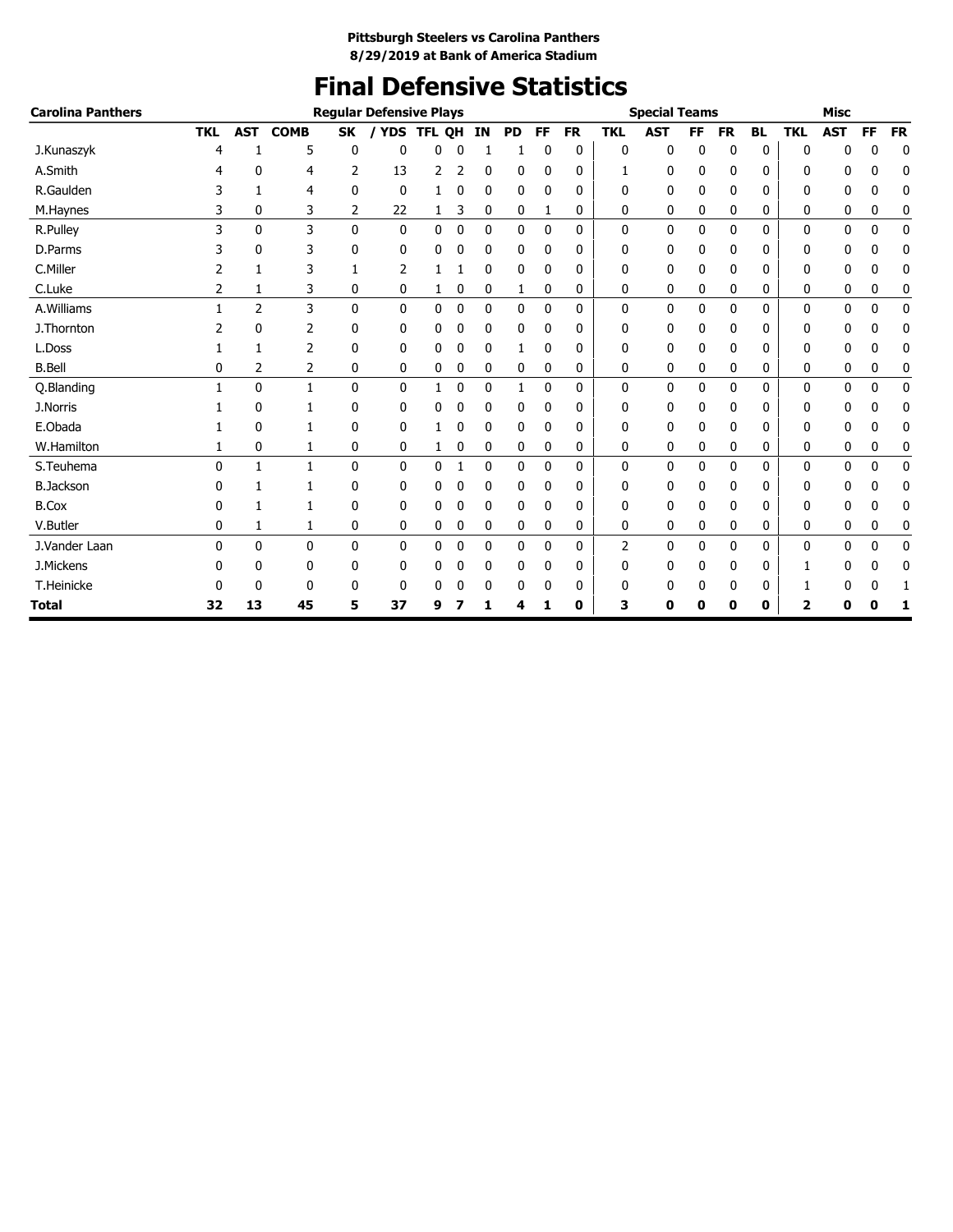# **First Half Summary**

| <b>RUSHING</b>                                         |                              | <b>YDS</b><br><b>ATT</b>                              | <b>RUSHING</b><br><b>AVG</b><br>LG<br><b>TD</b>                         | <b>ATT</b>               | <b>YDS</b><br><b>AVG</b> | LG<br>TD       |
|--------------------------------------------------------|------------------------------|-------------------------------------------------------|-------------------------------------------------------------------------|--------------------------|--------------------------|----------------|
|                                                        |                              | <b>Pittsburgh Steelers</b>                            |                                                                         | <b>Carolina Panthers</b> |                          |                |
| <b>Average Drive Start</b>                             |                              |                                                       |                                                                         | <b>PIT 39</b>            |                          | <b>CAR 20</b>  |
| <b>Red Zone Efficiency</b>                             |                              |                                                       |                                                                         | $0 - 0 - 0%$             |                          | $0 - 1 - 0%$   |
| <b>Fumbles-Number and Lost</b>                         |                              |                                                       |                                                                         | $1 - 0$                  |                          | $1 - 1$        |
| <b>Penalties-Number and Yards</b>                      |                              |                                                       |                                                                         | $3 - 30$                 |                          | $4 - 34$       |
| <b>Punts-Number and Average</b>                        |                              |                                                       |                                                                         | $2 - 39.5$               |                          | $1 - 47$       |
|                                                        |                              | Pass Attempts-Completions-Had Intercepted             |                                                                         | $16 - 10 - 0$            |                          | $21 - 14 - 1$  |
|                                                        |                              | Times thrown-yards lost attempting to pass            |                                                                         | $2 - 8$                  |                          | $3 - 15$       |
|                                                        | <b>Gross Yards Passing</b>   |                                                       |                                                                         | 146                      |                          | 216            |
| <b>NET YARDS PASSING</b>                               |                              |                                                       |                                                                         | 138                      |                          | 201            |
| <b>NET YARDS RUSHING</b>                               |                              |                                                       |                                                                         | 17                       |                          | 46             |
|                                                        | <b>Total Offensive Plays</b> |                                                       |                                                                         | 24                       |                          | 37             |
| <b>THIRD DOWN EFFICIENCY</b><br><b>TOTAL NET YARDS</b> |                              |                                                       |                                                                         | $2 - 6 - 33%$<br>155     |                          | 6-9-67%<br>247 |
|                                                        |                              | First Downs Rushing-Passing-by Penalty                |                                                                         | $1 - 6 - 1$              |                          | $4 - 8 - 0$    |
| <b>TOTAL FIRST DOWNS</b>                               |                              |                                                       |                                                                         | 8                        |                          | 12             |
|                                                        |                              |                                                       |                                                                         | Pittsburgh Steelers      | Carolina Panthers        |                |
| <b>Steelers</b>                                        | 2                            |                                                       | 0:09 J.Holton 31 yd. pass from M.Rudolph (kick failed, wr) (1-31, 0:06) |                          | 16                       | 10             |
| <b>Steelers</b>                                        | 2                            | 0:29 M. Wright 49 yd. Field Goal (5-44, 0:43)         |                                                                         |                          | 10                       | 10             |
| Panthers                                               | 2                            |                                                       | 1:12 A.Robinson 34 yd. pass from W.Grier (J.Slye kick) (5-63, 0:43)     |                          | $\overline{7}$           | 10             |
| Panthers                                               | 2                            | 12:45 J.Slye 59 yd. Field Goal (13-38, 6:50)          |                                                                         |                          | 7                        | 3              |
| <b>Steelers</b>                                        | 1                            | 4:35 J. Elliott 88 yd. fumble return (M. Wright kick) |                                                                         |                          | 7                        | 0              |
| <b>Team</b>                                            | Qtr                          | Time Play Description (Extra Point) (Drive Info)      |                                                                         |                          | <b>Visitor</b>           | Home           |
|                                                        |                              |                                                       | <b>Scoring Plays</b>                                                    |                          |                          |                |
| Panthers                                               |                              | $0\ 10=10$                                            | Panthers                                                                | 18:38                    |                          |                |
| <b>Steelers</b>                                        |                              | $79 = 16$                                             | <b>Steelers</b>                                                         | 11:22                    |                          |                |
|                                                        |                              | PERIOD SCORES                                         |                                                                         | TIME OF POSSESSION       |                          |                |

| <b>RUSHING</b>             |            |            | <b>ATT</b>   | <b>YDS</b>   | <b>AVG</b> |    | LG             | TD                             | <b>RUSHING</b>        |                      |            | <b>ATT</b>   | <b>YDS</b>   | <b>AVG</b> |             | LG | TD          |
|----------------------------|------------|------------|--------------|--------------|------------|----|----------------|--------------------------------|-----------------------|----------------------|------------|--------------|--------------|------------|-------------|----|-------------|
| <b>B.Snell</b>             |            |            | 4            | 12           | 3.0        |    | $\overline{4}$ | $\mathbf 0$                    | K.Allen               |                      |            | 1            | 13           | 13.0       |             | 13 | $\mathbf 0$ |
| J.Dobbs                    |            |            | 1            | 11           | 11.0       |    | 11             | 0                              | A.Armah               |                      |            | 2            | 8            | 4.0        |             | 6  | 0           |
| Tr.Edmunds                 |            |            | 1            | -6           | $-6.0$     |    | $-6$           | 0                              | R.Bonnafon            |                      |            | 2            | 7            | 3.5        |             | 4  | 0           |
|                            |            |            |              |              |            |    |                |                                | J.Scarlett            |                      |            | 4            | 6            | 1.5        |             | 5  | 0           |
|                            |            |            |              |              |            |    |                |                                | C.Artis-Payne         |                      |            | 2            | 6            | 3.0        |             | 3  | 0           |
|                            |            |            |              |              |            |    |                |                                | W.Grier               |                      |            | 1            | 5            | 5.0        |             | 5  | 0           |
|                            |            |            |              |              |            |    |                |                                | E.Holyfield           |                      |            | 1            | 1            | 1.0        |             | 1  | 0           |
| Total                      |            |            | 6            | 17           | 2.8        |    | 11             | 0                              | Total                 |                      |            | 13           | 46           | 3.5        |             | 13 | 0           |
| <b>PASSING</b>             | <b>ATT</b> | <b>CMP</b> | <b>YDS</b>   | <b>SK/YD</b> | <b>TD</b>  | LG | <b>IN</b>      | <b>RT</b>                      | <b>PASSING</b>        | <b>ATT</b>           | <b>CMP</b> | <b>YDS</b>   | <b>SK/YD</b> | TD         | LG IN       |    | <b>RT</b>   |
| M.Rudolph                  | 11         | 7          | 125          | 1/5          | 1          | 44 |                | $0$ 132.8                      | W.Grier               | 15                   | 10         | 175          | 3/15         | 1          | 54          | 1  | 100.7       |
| J.Dobbs                    | 5          | 3          | 21           | 1/3          | 0          | 11 | $\mathbf 0$    | 69.6                           | K.Allen               | 6                    | 4          | 41           | 0/0          | 0          | 21          | 0  | 86.1        |
| Total                      | 16         | 10         | 146          | 2/8          | 1          | 44 |                | $0$ 113.0                      | Total                 | 21                   | 14         | 216          | 3/15         | 1          | 54          | 1  | 96.5        |
| <b>PASS RECEIVING</b>      |            | <b>TAR</b> | <b>REC</b>   | <b>YDS</b>   | <b>AVG</b> |    | LG             | <b>TD</b>                      | <b>PASS RECEIVING</b> |                      | <b>TAR</b> | <b>REC</b>   | <b>YDS</b>   | <b>AVG</b> |             | LG | <b>TD</b>   |
| J.Holton                   |            | 3          | 3            | 86           | 28.7       |    | 44             | 1                              | D.White               |                      | 6          | 4            | 94           | 23.5       |             | 54 | $\mathbf 0$ |
| <b>B.Snell</b>             |            | 2          | 2            | 23           | 11.5       |    | 13             | 0                              | R.Bonnafon            |                      | 3          | 2            | 32           | 16.0       |             | 21 | 0           |
| R.Switzer                  |            | 2          | 2            | 10           | 5.0        |    | 5              | 0                              | J.Scarlett            |                      | 2          | 2            | 17           | 8.5        |             | 12 | 0           |
| D.Johnson                  |            | 3          | 1            | 12           | 12.0       |    | 12             | $\mathbf{0}$                   | A.Robinson            |                      | 1          | 1            | 34           | 34.0       |             | 34 | 1           |
| E.Rogers                   |            | 2          | 1            | 10           | 10.0       |    | 10             | 0                              | J.Vander Laan         |                      | 2          | 1            | 18           | 18.0       |             | 18 | 0           |
| J.Washington               |            | 4          | $\mathbf{1}$ | 5            | 5.0        |    | 5              | 0                              | E.Holyfield           |                      | 1          | 1            | 8            | 8.0        |             | 8  | 0           |
|                            |            |            |              |              |            |    |                |                                | T.Hemingway           |                      |            | 1            | 5            | 5.0        |             | 5  | 0           |
|                            |            |            |              |              |            |    |                |                                | A.Levrone             |                      | 2          |              | 4            | 4.0        |             | 4  | 0           |
|                            |            |            |              |              |            |    |                |                                | C.Artis-Payne         |                      | 1          | 1            | 4            | 4.0        |             | 4  | 0           |
|                            |            |            |              |              |            |    |                |                                | T.Godwin              |                      |            | 0            | 0            | 0.0        |             | 0  | $\mathbf 0$ |
|                            |            |            |              |              |            |    |                |                                | J.Mickens             |                      | 1          | $\mathbf{0}$ | $\Omega$     | 0.0        |             | 0  | 0           |
| Total                      |            | 16         | 10           | 146          | 14.6       |    | 44             | 1                              | Total                 |                      | 21         | 14           | 216          | 15.4       |             | 54 | 1           |
| <b>Pittsburgh Steelers</b> |            |            |              |              |            |    |                | <b>Regular Defensive Plays</b> |                       | <b>Special Teams</b> |            |              |              |            | <b>Misc</b> |    |             |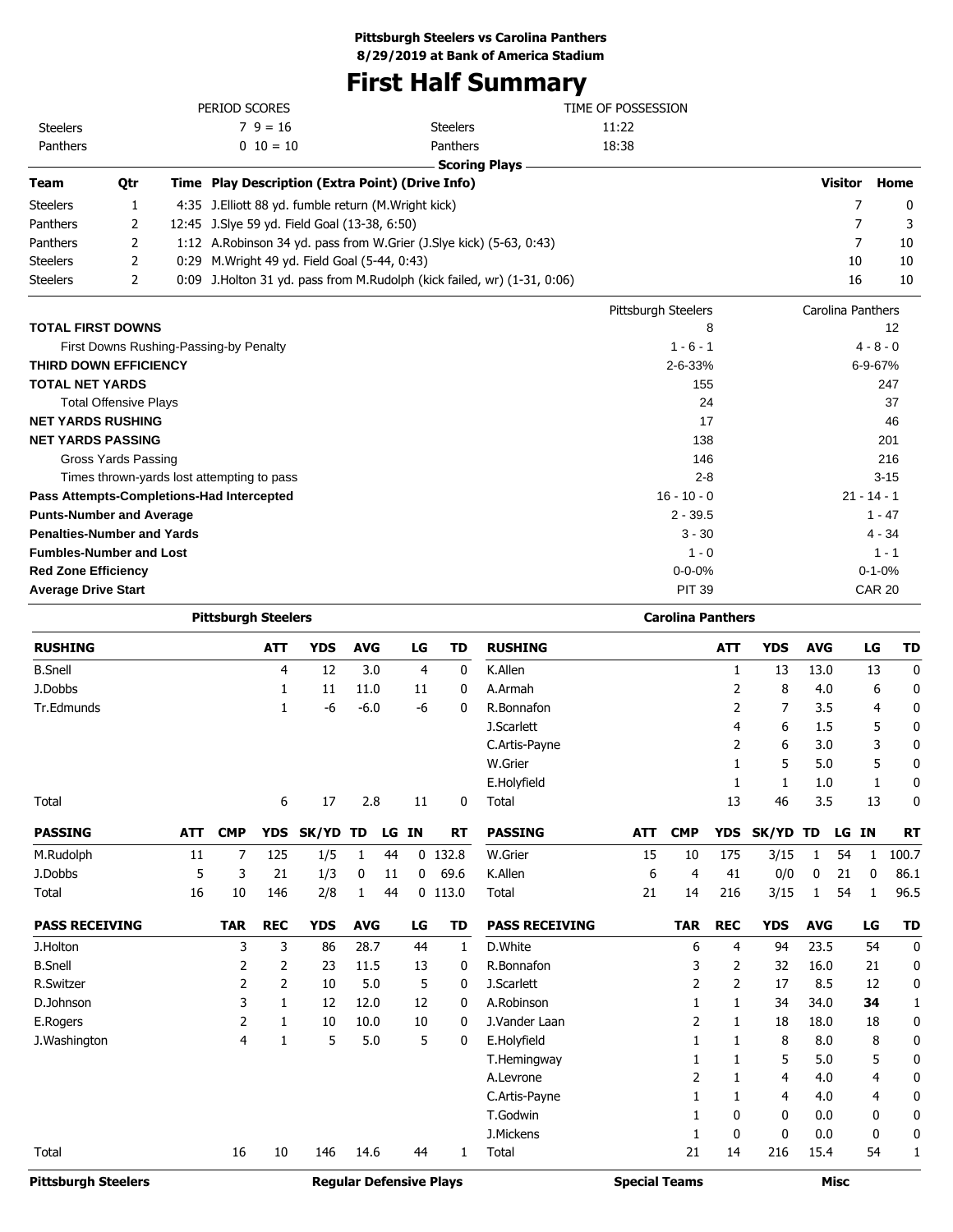# **First Half Summary**

|              |    | TKL AST COMB |              | SK / YDS TFL Q IN PD FF FR TKL AST FF FR BL TKL AST FF FR |               |              |           |            |                                                                            |                         |   |             |                         |                |                |            |                         |
|--------------|----|--------------|--------------|-----------------------------------------------------------|---------------|--------------|-----------|------------|----------------------------------------------------------------------------|-------------------------|---|-------------|-------------------------|----------------|----------------|------------|-------------------------|
| D.Bush       |    |              |              | 0                                                         |               |              |           |            | $\begin{array}{ccccccccccccccccc} & 0 & 0 & 0 & 0 & 0 & 0 & 0 \end{array}$ | $\mathbf{0}$            | 0 | 0           | $\overline{\mathbf{0}}$ | 0 <sup>1</sup> | $\mathbf{0}$   |            | $\overline{\mathbf{0}}$ |
| T.Matakevich |    | $\sim$ 4     | $\mathbf{0}$ | $\mathbf 0$                                               |               |              |           |            | 0 1 0 1 0 0                                                                | $\overline{\mathbf{0}}$ |   | $0\qquad 0$ | $\overline{\mathbf{0}}$ | $\overline{0}$ | $\mathbf{0}$   | $0\quad 0$ | $\overline{\mathbf{0}}$ |
| C.Sutton     |    | 4            | $\mathbf 0$  |                                                           | 0 0 0 1 1 0 0 |              |           |            |                                                                            | $\mathbf{0}$            |   | $0\qquad 0$ | $\overline{\mathbf{0}}$ | $\overline{0}$ | $\overline{0}$ | $0\quad 0$ | $\overline{\mathbf{0}}$ |
| M.Allen      |    |              |              | 0                                                         | $0\quad 0$    | $\mathbf{0}$ |           | $0\quad 0$ | $\overline{0}$                                                             | $\mathbf{0}$            | 0 | 0           | $\mathbf 0$             |                |                |            | $\overline{0}$          |
| Total        | 13 | 16           | $\mathbf 0$  | 0                                                         |               |              | 0 1 1 2 0 |            | $\bullet$                                                                  | $\mathbf 0$             |   | $0\quad 0$  | $\mathbf{0}$            | $\mathbf{0}$   | 0              | $0\quad 0$ | $\bullet$               |

| <b>Carolina Panthers</b> |     |            |             |           | <b>Regular Defensive Plays</b> |            |    |    |     |    |           |     | <b>Special Teams</b> |    |           |          |     | Misc         |          |              |
|--------------------------|-----|------------|-------------|-----------|--------------------------------|------------|----|----|-----|----|-----------|-----|----------------------|----|-----------|----------|-----|--------------|----------|--------------|
|                          | TKL | <b>AST</b> | <b>COMB</b> | <b>SK</b> | ' YDS                          | <b>TFL</b> | QH | IN | PD. | FF | <b>FR</b> | TKL | <b>AST</b>           | FF | <b>FR</b> | BL       | TKL | <b>AST</b>   | FF       | <b>FR</b>    |
| R.Gaulden                |     |            |             |           |                                |            |    |    |     |    |           | 0   | 0                    |    |           |          |     | 0            | 0        | $\mathbf{0}$ |
| M.Haynes                 |     |            |             |           |                                |            |    |    | 0   |    |           | 0   | 0                    |    |           | $\Omega$ | 0   | $\mathbf{0}$ | 0        | $\mathbf{0}$ |
| J.Kunaszyk               |     |            |             |           | 0                              |            |    |    |     |    |           | 0   | 0                    |    |           | $\Omega$ | 0   | 0            | $\Omega$ | $\mathbf{0}$ |
| R.Pulley                 |     |            |             |           |                                |            |    |    |     |    |           | 0   | 0                    |    |           | n        | 0   | 0            | $\Omega$ | $\mathbf{0}$ |
| <b>Total</b>             | 9   | o          | ą           |           | 5.                             |            |    | 0  | 0   | 0  | 0         | 0   | 0                    | 0  | 0         | 0        | 0   | 0            | 0        | 0            |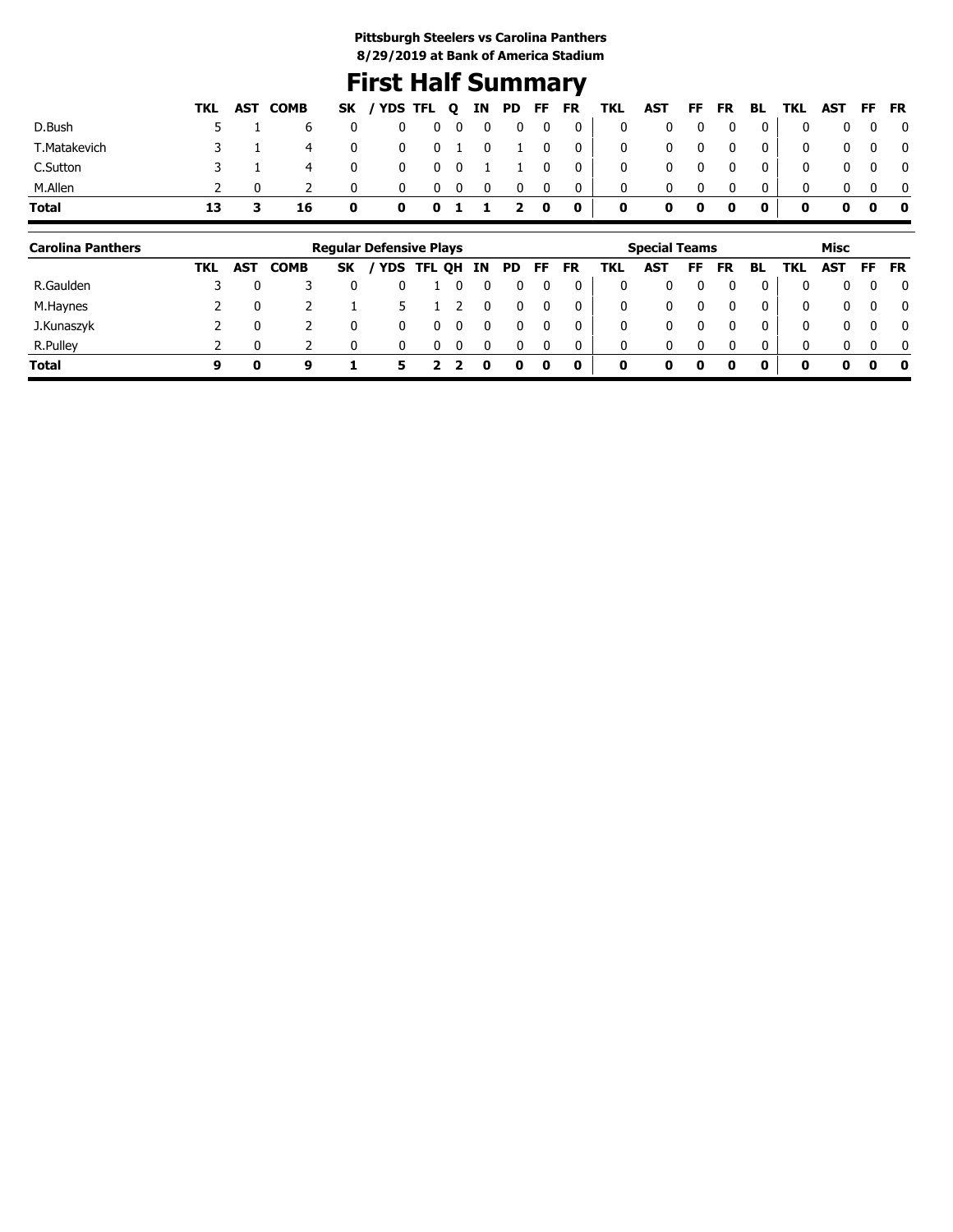**Play By Play Play Play Play By Play First Quarter** 8/29/2019 CAR wins toss, elects to Receive, and PIT elects to defend the east goal. M.Wright kicks 69 yards from PIT 35 to CAR -4. R.Bonnafon to CAR 20 for 24 yards (B.Reilly). *PENALTY on CAR-M.Haynes, Illegal Block Above the Waist, 10 yards, enforced at CAR 20.* **Carolina Panthers at 15:00, (1st play from scrimmage 14:55)** 1-10-CAR 10 (14:55) C.Artis-Payne left end to CAR 13 for 3 yards (D.Bush). 2-7-CAR 13 (14:21) (Shotgun) K.Allen pass short right to T.Hemingway pushed ob at CAR 18 for 5 yards (M.Allen). 3-2-CAR 18 (13:45) (Shotgun) K.Allen pass short right to D.White to CAR 29 for 11 yards (A.Burns). P1 1-10-CAR 29 (13:12) (Shotgun) K.Allen pass short middle to R.Bonnafon pushed ob at 50 for 21 yards (C.Sutton) [T.Matakevich]. P2 1-10-50 (12:33) C.Artis-Payne left guard to PIT 47 for 3 yards (C.Sutton; T.Skipper). 2-7-PIT 47 (11:56) (Shotgun) K.Allen scrambles left end pushed ob at PIT 34 for 13 yards (D.Bush). R3 1-10-PIT 34 (11:12) (Shotgun) K.Allen pass short left to C.Artis-Payne to PIT 30 for 4 yards (C.Sutton) [S.Smith]. 2-6-PIT 30 (10:31) (Shotgun) K.Allen pass incomplete deep right to D.White. 3-6-PIT 30 (10:25) (Shotgun) K.Allen pass incomplete short right to T.Godwin (S.Smith) [H.Mondeaux]. 4-6-PIT 30 (10:17) J.Slye 48 yard field goal is BLOCKED (U.Gilbert), Center-A.DePaola, Holder-M.Palardy. **Pittsburgh Steelers at 10:07** 1-10-PIT 38 (10:07) B.Snell right guard to PIT 41 for 3 yards (A.Smith). 2-7-PIT 41 (9:31) (Shotgun) J.Dobbs pass incomplete deep right to J.Washington [M.Haynes]. 3-7-PIT 41 (9:22) (Shotgun) J.Dobbs to PIT 36 for -5 yards. FUMBLES, and recovers at PIT 35. J.Dobbs sacked at PIT 38 for -3 yards (A.Smith). 4-10-PIT 38 (8:50) J.Berry punts 52 yards to CAR 10, Center-C.Kuntz. T.Godwin to CAR 20 for 10 yards (D.Askew-Henry; C.Kuntz). **Carolina Panthers at 8:37** 1-10-CAR 20 (8:37) (Shotgun) W.Grier pass short left to D.White to PIT 26 for 54 yards (A.Burns). P4 1-10-PIT 26 (7:56) (Shotgun) W.Grier pass short left to J.Scarlett to PIT 14 for 12 yards (J.Layne; T.Alualu). P5 1-10-PIT 14 (7:19) J.Scarlett up the middle to PIT 14 for no gain (D.McCullers). 2-10-PIT 14 (6:48) (Shotgun) J.Scarlett up the middle to PIT 9 for 5 yards (T.Skipper; D.Bush). 3-5-PIT 9 (6:12) (Shotgun) W.Grier scrambles right end to PIT 4 for 5 yards (C.Sutton). R6 1-4-PIT 4 (5:31) J.Scarlett left guard to PIT 5 for -1 yards (T.Matakevich; C.Sayles). **(4:51) (Shotgun) W.Grier sacked at PIT 9 for -4 yards (J.Elliott). FUMBLES (J.Elliott), RECOVERED by PIT-J.Elliott at PIT 12. J.Elliott for 88 yards, TOUCHDOWN.** 2-5-PIT 5 **Pittsburgh Steelers at 4:35** M.Wright extra point is GOOD, Center-C.Kuntz, Holder-J.Berry.  **PIT 7 CAR 0, 0 plays, 88 yards, 0:00 drive , 10:25 elapsed** M.Wright kicks 68 yards from PIT 35 to CAR -3. R.Bonnafon to CAR 21 for 24 yards (T.Skipper). **Carolina Panthers at 4:35, (1st play from scrimmage 4:29)**

**Pittsburgh Steelers vs Carolina Panthers at Bank of America Stadium**

| <b>END OF OUARTER</b> | Time<br><b>First Downs</b><br><b>Efficiencies</b><br><b>Poss</b><br>R<br>4 Down<br>Score<br>P X<br>3 Down |    |
|-----------------------|-----------------------------------------------------------------------------------------------------------|----|
| 2-13-PIT 46           | (:01) (Shotgun) W.Grier pass short right to R.Bonnafon to PIT 35 for 11 yards (M.Allen).                  |    |
| 1-10-PIT 43           | (:42) W.Grier sacked at PIT 46 for -3 yards (C.Kuntz).                                                    |    |
| $3-1-PIT$ 45          | $(1:17)$ A.Armah up the middle to PIT 43 for 2 yards $(T.\text{Matakevich})$ .                            | R8 |
| $2-2-PIT$ 46          | $(1:57)$ E.Holyfield up the middle to PIT 45 for 1 yard (C.Kuntz; H.Mondeaux).                            |    |
| $1-10$ -CAR 46        | (2.30) (Shotgun) W. Grier pass short right to E. Holyfield to PIT 46 for 8 yards (D. Bush).               |    |
| $3-3-CAR28$           | (3:06) (Shotgun) W.Grier pass deep right to J.Vander Laan to CAR 46 for 18 yards (T.Matakevich).          | P7 |
| 2-8-CAR 23            | (3:50) W.Grier pass short middle to J.Scarlett to CAR 28 for 5 yards (D.Bush, S.Smith).                   |    |
|                       | Timeout #1 by CAR at 03:50.                                                                               |    |
| 1-10-CAR 21           | (4:29) J.Scarlett left end to CAR 23 for 2 yards (J.Elliott; K.Kelly).                                    |    |

| END OF QUAKTEK           |       | 1 ıme |              | FIFST DOWNS    |                 | <b>EINCIPROIES</b> |        |  |  |
|--------------------------|-------|-------|--------------|----------------|-----------------|--------------------|--------|--|--|
|                          | Score | Poss  |              |                | $R$ $P$ $X$ $T$ | 3 Down             | 4 Down |  |  |
| Pittsburgh Steelers      |       | 1:30  | $\mathbf{0}$ | $\blacksquare$ | $\mathbf{0}$    | 0/1                | 0/0    |  |  |
| <b>Carolina Panthers</b> |       | 13:30 |              | 3 5 0          |                 | 4/5                | 0/0    |  |  |
|                          |       |       |              |                |                 |                    |        |  |  |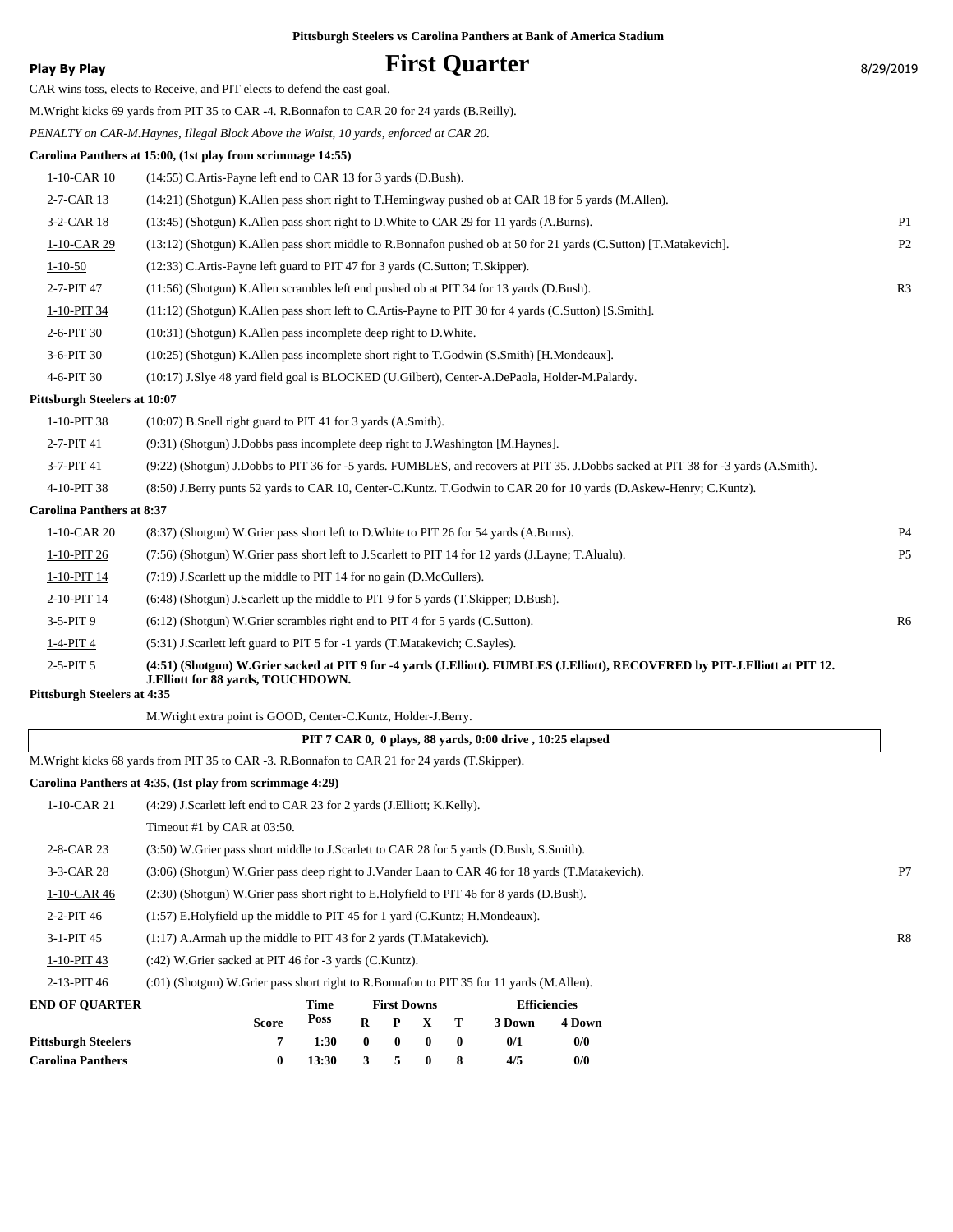|                                    | Tusbul gli steelels vs Carolina I allulers at Dalik of Allierica statium                                |                |
|------------------------------------|---------------------------------------------------------------------------------------------------------|----------------|
| <b>Play By Play</b>                | <b>Second Quarter</b>                                                                                   | 8/29/2019      |
| Carolina Panthers continued.       |                                                                                                         |                |
| 3-2-PIT 35                         | (15:00) (Shotgun) R.Bonnafon left guard to PIT 32 for 3 yards (D.Bush).                                 | R9             |
| 1-10-PIT 32                        | (14:28) A.Armah up the middle to PIT 26 for 6 yards (H.Mondeaux; I.Buggs).                              |                |
| 2-4-PIT 26                         | (13:56) E.Holyfield right tackle to PIT 31 for -5 yards (K.Kelly).                                      |                |
|                                    | PENALTY on CAR-P.Collins, Offensive Holding, 10 yards, enforced at PIT 26 - No Play.                    |                |
| 2-14-PIT 36                        | (13:35) (Shotgun) W.Grier sacked at PIT 41 for -5 yards (sack split by S.Smith and I.Buggs).            |                |
| 3-19-PIT 41                        | (12:57) (Shotgun) W.Grier pass incomplete deep right to D.White.                                        |                |
| 4-19-PIT 41                        | (12:50) J.Slye 59 yard field goal is GOOD, Center-A.DePaola, Holder-M.Palardy.                          |                |
|                                    | PIT 7 CAR 3, 13 plays, 38 yards, 6:50 drive, 2:15 elapsed                                               |                |
|                                    | J.Slye kicks 65 yards from CAR 35 to end zone, Touchback.                                               |                |
| Pittsburgh Steelers at 12:45       |                                                                                                         |                |
| 1-10-PIT 25                        | (12:45) (Shotgun) J.Dobbs pass incomplete deep right to J.Washington.                                   |                |
|                                    | PENALTY on CAR-R.Pulley, Defensive Holding, 5 yards, enforced at PIT 25 - No Play.                      | X1             |
| 1-10-PIT 30                        | (12:37) (Shotgun) J.Dobbs left end pushed ob at PIT 41 for 11 yards (R.Pulley).                         | R <sub>2</sub> |
| 1-10-PIT 41                        | (11:57) (Shotgun) B.Snell left guard to PIT 43 for 2 yards (B.Jackson; B.Cox).                          |                |
| 2-8-PIT 43                         | (11:24) (Shotgun) J.Dobbs pass short right to J.Washington to PIT 48 for 5 yards (L.Doss).              |                |
| 3-3-PIT 48                         | (10:43) (Shotgun) J.Dobbs pass short left to R.Switzer to CAR 47 for 5 yards (J.Norris).                | P <sub>3</sub> |
| 1-10-CAR 47                        | (10:03) Tr. Edmunds up the middle to PIT 47 for -6 yards (R. Gaulden, V. Butler).                       |                |
| 2-16-PIT 47                        | (9:19) (Shotgun) J.Dobbs pass short left to J.Holton to CAR 42 for 11 yards (R.Pulley).                 |                |
| 3-5-CAR 42                         | (8:38) (Shotgun) J.Dobbs pass incomplete deep right to D.Johnson (L.Doss).                              |                |
| 4-5-CAR 42                         | (8.32) J.Berry punts 27 yards to CAR 15, Center-C.Kuntz, fair catch by T.Godwin.                        |                |
| <b>Carolina Panthers at 8:23</b>   |                                                                                                         |                |
| 1-10-CAR 15                        | (8.23) (Shotgun) W. Grier pass short left to A. Levrone to CAR 19 for 4 yards (T. Matakevich).          |                |
| 2-6-CAR 19                         | (7:49) E.Holyfield left tackle to CAR 25 for 6 yards (M.Branch).                                        |                |
|                                    | PENALTY on CAR-J.Vander Laan, Offensive Holding, 9 yards, enforced at CAR 19 - No Play.                 |                |
| 2-15-CAR 10                        | (7:26) (Shotgun) W.Grier pass incomplete short right to A.Levrone (J.Layne).                            |                |
| 3-15-CAR 10                        | (7:22) (Shotgun) R.Bonnafon up the middle to CAR 14 for 4 yards (J.Dangerfield; U.Gilbert).             |                |
| 4-11-CAR 14                        | (6:50) M.Palardy punts 47 yards to PIT 39, Center-A.DePaola. E.Rogers to PIT 49 for 10 yards (A.Smith). |                |
|                                    | PENALTY on PIT-J.Holton, Offensive Holding, 10 yards, enforced at PIT 49.                               |                |
| <b>Pittsburgh Steelers at 6:36</b> |                                                                                                         |                |
| 1-10-PIT 39                        | (6:36) B.Snell right end to PIT 42 for 3 yards (J.Kunaszyk).                                            |                |
| 2-7-PIT 42                         | (5:54) (Shotgun) M.Rudolph pass short right to B.Snell to CAR 48 for 10 yards (J.Kunaszyk).             | P <sub>4</sub> |
| $1-10-CAR$ 48                      | (5:30) (Shotgun) M.Rudolph pass short left to E.Rogers to CAR 38 for 10 yards (R.Gaulden).              | P <sub>5</sub> |
| 1-10-CAR 38                        | (4:47) B.Snell right guard to CAR 34 for 4 yards (A.Williams; L.Doss).                                  |                |
| 2-6-CAR 34                         | (4:04) (Shotgun) M.Rudolph pass incomplete deep left to J.Washington.                                   |                |
| 3-6-CAR 34                         | (3:59) (Shotgun) M.Rudolph pass short left to D.Johnson ran ob at CAR 22 for 12 yards.                  | P <sub>6</sub> |
| $1-10-CAR$ 22                      | (3:22) (Shotgun) M.Rudolph pass short left to T.Jones to CAR 16 for 6 yards (C.Luke) [A.Williams].      |                |
|                                    | PENALTY on PIT-J.Hawkins, Offensive Holding, 10 yards, enforced at CAR 22 - No Play.                    |                |
| 1-20-CAR 32                        | (2:57) (Shotgun) M.Rudolph pass short right to B.Snell to CAR 27 for 5 yards (J.Kunaszyk).              |                |
|                                    | PENALTY on PIT-Z.Banner, Offensive Holding, 10 yards, enforced at CAR 32 - No Play.                     |                |

#### 1-30-CAR 42 (2:25) (Shotgun) M.Rudolph pass incomplete deep left to E.Rogers.

*Penalty on PIT-D.Gray, Offensive Holding, declined.*

2-30-CAR 42 (2:18) (Shotgun) M.Rudolph pass incomplete deep right to J.Washington.

3-30-CAR 42 (2:10) (Shotgun) M.Rudolph pass short left to B.Snell to CAR 29 for 13 yards (D.Parms).

Two-Minute Warning

4-17-CAR 29 (2:00) M.Wright 47 yard field goal is No Good, Wide Right, Center-C.Kuntz, Holder-J.Berry.

#### **Carolina Panthers at 1:55**

| 1-10-CAR 37    | $(1:55)$ (Shotgun) W. Grier pass incomplete short right to R. Bonnafon.                     |     |
|----------------|---------------------------------------------------------------------------------------------|-----|
| $2-10$ -CAR 37 | (1:51) (Shotgun) W.Grier pass incomplete short left to J.Vander Laan (T.Matakevich).        |     |
| 3-10-CAR 37    | $(1:47)$ (Shotgun) W. Grier pass short left to D. White to CAR 48 for 11 yards (T. Mathis). | P10 |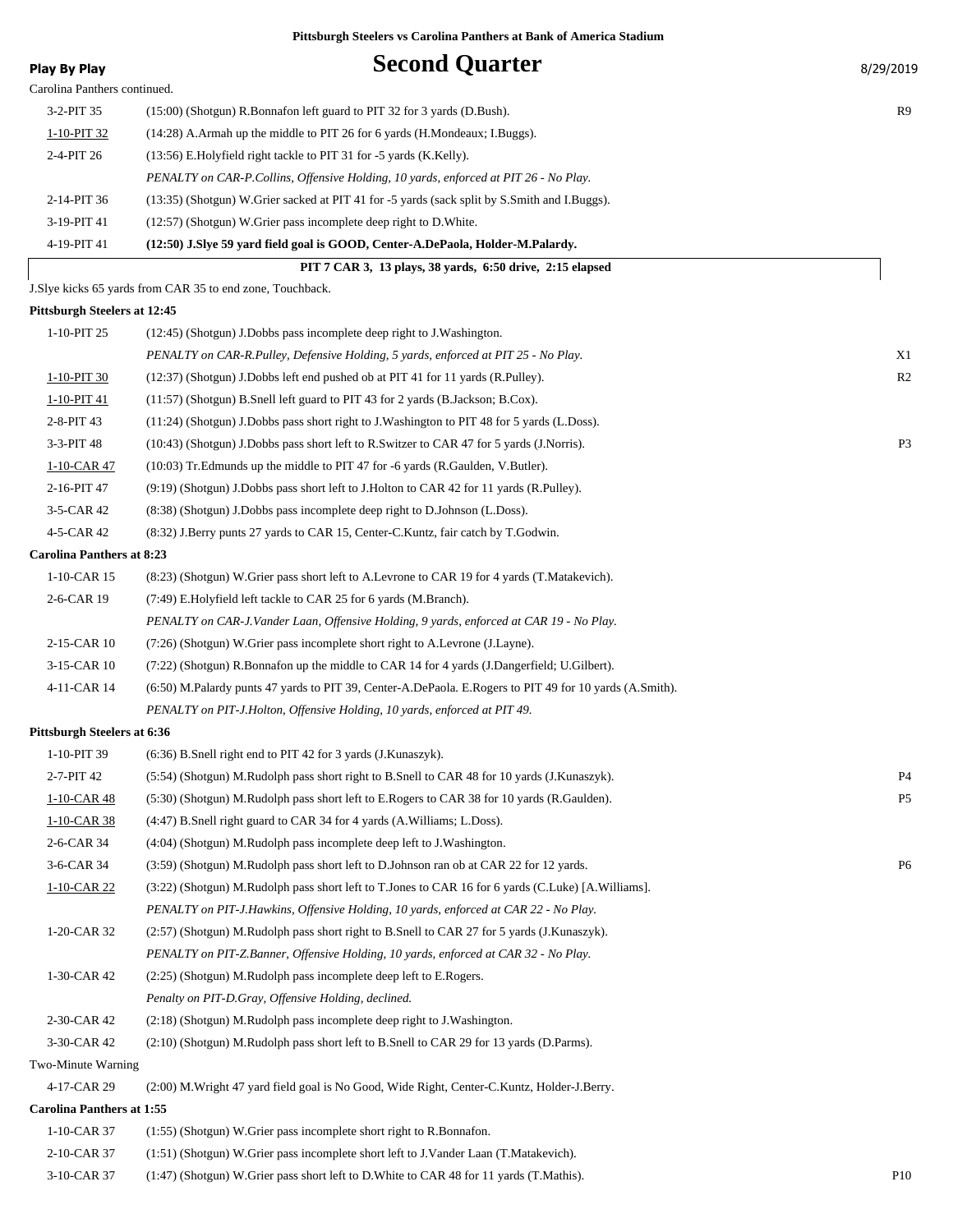|                                    |                                                                                                         |             |              |                    |          |                         |        | Pittsburgh Steelers vs Carolina Panthers at Bank of America Stadium |                                                                                                                                  |                |
|------------------------------------|---------------------------------------------------------------------------------------------------------|-------------|--------------|--------------------|----------|-------------------------|--------|---------------------------------------------------------------------|----------------------------------------------------------------------------------------------------------------------------------|----------------|
| 1-10-CAR 48                        | (1:42) (Shotgun) W.Grier pass short middle to D.White to PIT 34 for 18 yards (M.Branch).                |             |              |                    |          |                         |        |                                                                     |                                                                                                                                  | <b>P11</b>     |
| 1-10-PIT 34                        | (1:18) (No Huddle, Shotgun) W.Grier pass deep right to A.Robinson for 34 yards, TOUCHDOWN.              |             |              |                    |          |                         |        |                                                                     |                                                                                                                                  | P12            |
|                                    | J. Slye extra point is GOOD, Center-A. DePaola, Holder-M. Palardy.                                      |             |              |                    |          |                         |        |                                                                     |                                                                                                                                  |                |
|                                    |                                                                                                         |             |              |                    |          |                         |        | PIT 7 CAR 10, 5 plays, 63 vards, 0:43 drive, 13:48 elapsed          |                                                                                                                                  |                |
|                                    | J.Slye kicks 65 yards from CAR 35 to end zone, Touchback.                                               |             |              |                    |          |                         |        |                                                                     |                                                                                                                                  |                |
| <b>Pittsburgh Steelers at 1:12</b> |                                                                                                         |             |              |                    |          |                         |        |                                                                     |                                                                                                                                  |                |
| 1-10-PIT 25                        | $(1:12)$ (Shotgun) M.Rudolph pass deep left to J.Holton to CAR 31 for 44 yards (R.Gaulden).             |             |              |                    |          |                         |        |                                                                     |                                                                                                                                  | P7             |
|                                    | Timeout #1 by PIT at 01:02.                                                                             |             |              |                    |          |                         |        |                                                                     |                                                                                                                                  |                |
| 1-10-CAR 31                        | (1:02) (Shotgun) M.Rudolph pass short right to R.Switzer to CAR 26 for 5 yards (M.Haynes).              |             |              |                    |          |                         |        |                                                                     |                                                                                                                                  |                |
| 2-5-CAR 26                         | (:46) (No Huddle, Shotgun) M.Rudolph sacked at CAR 31 for -5 yards (M.Haynes).                          |             |              |                    |          |                         |        |                                                                     |                                                                                                                                  |                |
|                                    | Timeout #2 by PIT at 00:40.                                                                             |             |              |                    |          |                         |        |                                                                     |                                                                                                                                  |                |
| 3-10-CAR 31                        | (:40) (Shotgun) M.Rudolph pass incomplete short right to D.Johnson.                                     |             |              |                    |          |                         |        |                                                                     |                                                                                                                                  |                |
| 4-10-CAR 31                        | (:34) M. Wright 49 yard field goal is GOOD, Center-C. Kuntz, Holder-I. Berryman.                        |             |              |                    |          |                         |        |                                                                     |                                                                                                                                  |                |
|                                    |                                                                                                         |             |              |                    |          |                         |        | PIT 10 CAR 10, 5 plays, 44 yards, 0:43 drive, 14:31 elapsed         |                                                                                                                                  |                |
|                                    | M. Wright kicks 67 yards from PIT 35 to CAR -2. R. Bonnafon to CAR 14 for 16 yards (T. Skipper).        |             |              |                    |          |                         |        |                                                                     |                                                                                                                                  |                |
|                                    | Carolina Panthers at 0:29, (1st play from scrimmage 0:23)                                               |             |              |                    |          |                         |        |                                                                     |                                                                                                                                  |                |
| 1-10-CAR 14                        |                                                                                                         |             |              |                    |          |                         |        |                                                                     | (:23) (Shotgun) W.Grier pass deep right intended for J.Mickens INTERCEPTED by C.Sutton at CAR 33. C.Sutton to CAR 31 for 2 yards |                |
| Pittsburgh Steelers at 0:15        | (J.Mickens).                                                                                            |             |              |                    |          |                         |        |                                                                     |                                                                                                                                  |                |
| 1-10-CAR 31                        | (:15) (Shotgun) M.Rudolph pass deep right to J.Holton for 31 yards, TOUCHDOWN.                          |             |              |                    |          |                         |        |                                                                     |                                                                                                                                  | P <sub>8</sub> |
|                                    | M. Wright extra point is No Good, Wide Right, Center-C. Kuntz, Holder-I. Berryman.                      |             |              |                    |          |                         |        |                                                                     |                                                                                                                                  |                |
|                                    |                                                                                                         |             |              |                    |          |                         |        | PIT 16 CAR 10, 1 plays, 31 vards, 0:06 drive, 14:51 elapsed         |                                                                                                                                  |                |
|                                    | M. Wright kicks 59 yards from PIT 35 to CAR 6. J. Mickens to CAR 35 for 29 yards (J. Holton; T. Jones). |             |              |                    |          |                         |        |                                                                     |                                                                                                                                  |                |
| <b>END OF OUARTER</b>              |                                                                                                         | <b>Time</b> |              | <b>First Downs</b> |          |                         |        | <b>Efficiencies</b>                                                 |                                                                                                                                  |                |
|                                    | <b>Score</b>                                                                                            | Poss        | $\bf{R}$     | P                  | X        | Т                       | 3 Down | 4 Down                                                              |                                                                                                                                  |                |
| <b>Pittsburgh Steelers</b>         | 16                                                                                                      | 9:52        | $\mathbf{1}$ | 6                  | 1        | 8                       | 2/5    | 0/0                                                                 |                                                                                                                                  |                |
| <b>Carolina Panthers</b>           | 10                                                                                                      | 5:08        | 1            | 3                  | $\bf{0}$ | $\overline{\mathbf{4}}$ | 2/4    | 0/0                                                                 |                                                                                                                                  |                |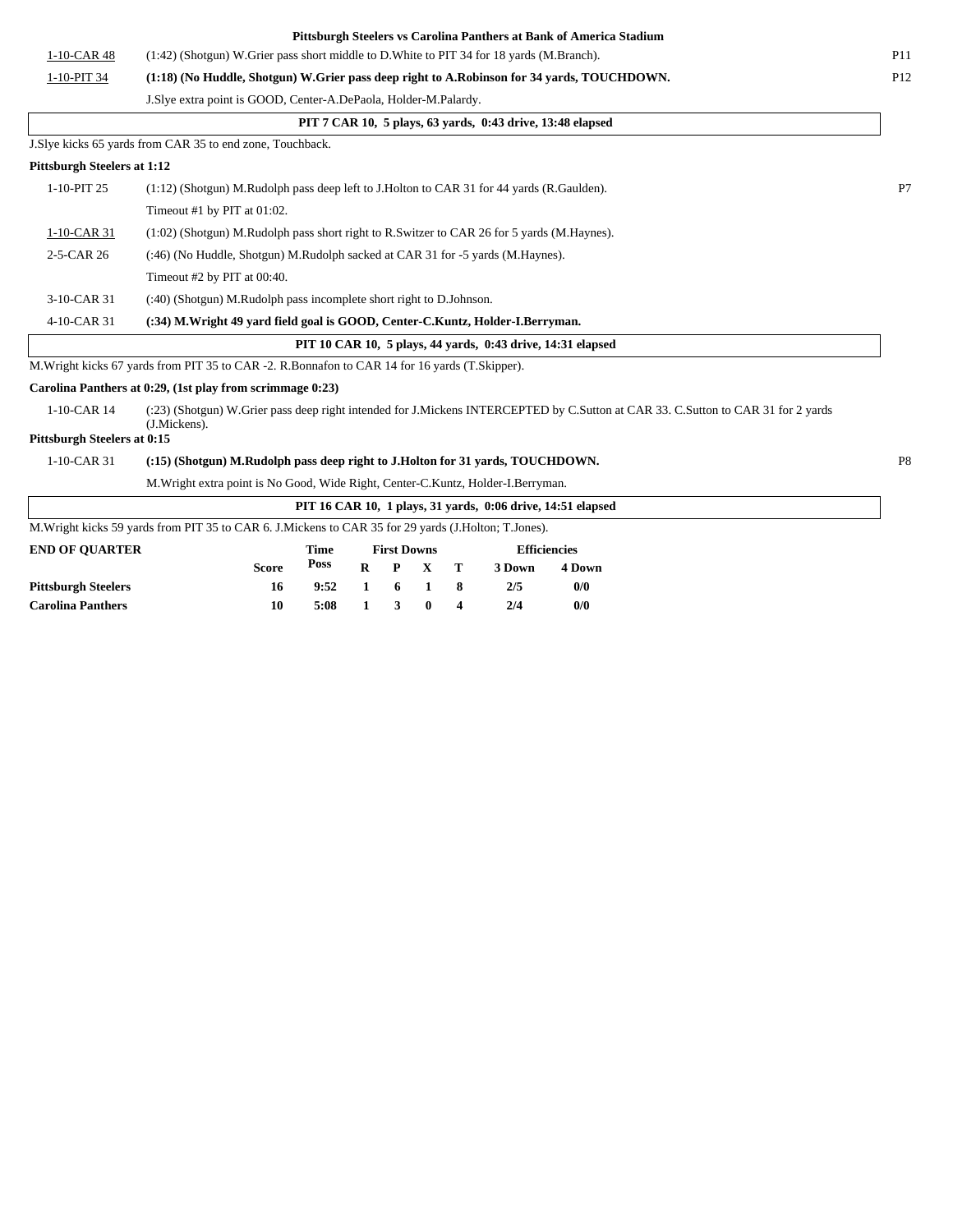## **Play By Play Play Play Play By Play Play By Play B**  $\frac{8}{29/2019}$

PIT elects to Receive, and CAR elects to defend the West goal.

J.Slye kicks 65 yards from CAR 35 to end zone, Touchback.

#### **Pittsburgh Steelers at 15:00**

| <b>Pittsburgh Steelers</b><br><b>Carolina Panthers</b> | 16<br>10                                                                                                                                              | 7:06<br>7:54 | $\bf{0}$<br>$\bf{0}$ | $\bf{0}$<br>$\mathbf{1}$ | $\boldsymbol{0}$<br>$\bf{0}$ | $\bf{0}$<br>1 | 0/4<br>1/4          | 0/0<br>0/0 |                                                                                                                                         |                 |
|--------------------------------------------------------|-------------------------------------------------------------------------------------------------------------------------------------------------------|--------------|----------------------|--------------------------|------------------------------|---------------|---------------------|------------|-----------------------------------------------------------------------------------------------------------------------------------------|-----------------|
|                                                        | Score                                                                                                                                                 | Poss         | $\mathbf R$          | P                        | X                            | T             | 3 Down              | 4 Down     |                                                                                                                                         |                 |
| <b>END OF QUARTER</b>                                  |                                                                                                                                                       | Time         |                      | <b>First Downs</b>       |                              |               | <b>Efficiencies</b> |            |                                                                                                                                         |                 |
| 2-3-CAR 28                                             | (:28) (Shotgun) T.Heinicke sacked at CAR 21 for -7 yards (R.Spillane).                                                                                |              |                      |                          |                              |               |                     |            |                                                                                                                                         |                 |
| $1-10$ -CAR 21                                         | (1:03) (Shotgun) T.Heinicke pass short left to M.Baugh to CAR 28 for 7 yards (T.Mathis).                                                              |              |                      |                          |                              |               |                     |            |                                                                                                                                         |                 |
| 3-1-CAR 15                                             | (1:41) T. Heinicke pass short right to M. Baugh to CAR 21 for 6 yards (M. Branch).                                                                    |              |                      |                          |                              |               |                     |            |                                                                                                                                         | P <sub>13</sub> |
| 2-5-CAR 11                                             | (2:27) E.Holyfield right guard to CAR 15 for 4 yards (J.Elliott; U.Gilbert).                                                                          |              |                      |                          |                              |               |                     |            |                                                                                                                                         |                 |
| $1-10$ -CAR $6$                                        | (3:02) E.Holyfield up the middle to CAR 11 for 5 yards (J.Elliott; R.Spillane).                                                                       |              |                      |                          |                              |               |                     |            |                                                                                                                                         |                 |
| <b>Carolina Panthers at 3:02</b>                       |                                                                                                                                                       |              |                      |                          |                              |               |                     |            |                                                                                                                                         |                 |
| 4-10-CAR 38                                            | (3:11) I.Berryman punts 32 yards to CAR 6, Center-C.Kuntz, downed by PIT-B.Reilly.                                                                    |              |                      |                          |                              |               |                     |            |                                                                                                                                         |                 |
| 3-11-CAR 39                                            | (3:55) (Shotgun) D.Hodges pass short right to Z.Gentry to CAR 38 for 1 yard (A.Smith).                                                                |              |                      |                          |                              |               |                     |            |                                                                                                                                         |                 |
| 2-10-CAR 38                                            | (4:25) (Shotgun) Tr. Edmunds right end to CAR 39 for -1 yards (W. Hamilton).                                                                          |              |                      |                          |                              |               |                     |            |                                                                                                                                         |                 |
| $1-10$ -CAR 38                                         | (4:30) D. Hodges pass incomplete deep left to T. Jones.                                                                                               |              |                      |                          |                              |               |                     |            |                                                                                                                                         |                 |
| <b>Pittsburgh Steelers at 4:30</b>                     | 15 yards (T.Heinicke).                                                                                                                                |              |                      |                          |                              |               |                     |            |                                                                                                                                         |                 |
| 3-20-CAR 40                                            |                                                                                                                                                       |              |                      |                          |                              |               |                     |            | (4:43) (Shotgun) T.Heinicke pass short right intended for J.Mickens INTERCEPTED by M.Branch at PIT 47. M.Branch pushed ob at CAR 38 for |                 |
| 2-19-CAR 41                                            | (5:22) (Shotgun) J.Scarlett up the middle to CAR 40 for -1 yards (T.Skipper; J.Elliott).                                                              |              |                      |                          |                              |               |                     |            |                                                                                                                                         |                 |
| $1 - 10 - 50$                                          | (6:04) (Shotgun) T.Heinicke sacked at CAR 42 for -8 yards (T.Skipper). FUMBLES (T.Skipper), and recovers at CAR 41.                                   |              |                      |                          |                              |               |                     |            |                                                                                                                                         |                 |
| <b>Carolina Panthers at 6:04</b>                       |                                                                                                                                                       |              |                      |                          |                              |               |                     |            |                                                                                                                                         |                 |
| 4-5-PIT 15                                             | (6:18) I.Berryman punts 55 yards to CAR 30, Center-C.Kuntz. R.Ross to 50 for 20 yards (C.Kuntz).                                                      |              |                      |                          |                              |               |                     |            |                                                                                                                                         |                 |
| 3-5-PIT 15                                             | (6:23) (Shotgun) D.Hodges pass incomplete short left to B.Snell (Q.Blanding).                                                                         |              |                      |                          |                              |               |                     |            |                                                                                                                                         |                 |
| 2-8-PIT 12                                             | (6:59) B.Snell right guard to PIT 15 for 3 yards (C.Miller).                                                                                          |              |                      |                          |                              |               |                     |            |                                                                                                                                         |                 |
| 1-10-PIT 10                                            | (7:35) Z.Banner reported in as eligible. B.Snell right guard to PIT 12 for 2 yards (C.Miller; R.Gaulden).                                             |              |                      |                          |                              |               |                     |            |                                                                                                                                         |                 |
| <b>Pittsburgh Steelers at 7:35</b>                     |                                                                                                                                                       |              |                      |                          |                              |               |                     |            |                                                                                                                                         |                 |
| 4-11-CAR 49                                            | (7:43) M.Palardy punts 41 yards to PIT 10, Center-A.DePaola, fair catch by D.Johnson.                                                                 |              |                      |                          |                              |               |                     |            |                                                                                                                                         |                 |
| 4-6-PIT 46                                             | (7:58) (Punt formation) PENALTY on CAR, Delay of Game, 5 yards, enforced at PIT 46 - No Play.                                                         |              |                      |                          |                              |               |                     |            |                                                                                                                                         |                 |
| 3-6-PIT 46                                             | (7:58) (Shotgun) W.Grier pass incomplete deep right to A.Levrone.                                                                                     |              |                      |                          |                              |               |                     |            |                                                                                                                                         |                 |
| $2 - 10 - 50$                                          | (8:43) J.Scarlett right tackle to PIT 46 for 4 yards (P.Locke).                                                                                       |              |                      |                          |                              |               |                     |            |                                                                                                                                         |                 |
| $1 - 10 - 50$                                          | (8:51) (Shotgun) W.Grier pass incomplete deep left.                                                                                                   |              |                      |                          |                              |               |                     |            |                                                                                                                                         |                 |
| <b>Carolina Panthers at 8:51</b>                       |                                                                                                                                                       |              |                      |                          |                              |               |                     |            |                                                                                                                                         |                 |
| 4-23-PIT 12                                            | (9:03) I.Berryman punts 50 yards to CAR 38, Center-C.Kuntz. T.Godwin to 50 for 12 yards (T.Scales; B.Reilly).                                         |              |                      |                          |                              |               |                     |            |                                                                                                                                         |                 |
| 3-13-PIT 22                                            | (9:41) (Shotgun) D.Hodges sacked at PIT 12 for -10 yards (A.Smith).                                                                                   |              |                      |                          |                              |               |                     |            |                                                                                                                                         |                 |
| 2-10-PIT 25                                            | (10:26) Tr. Edmunds up the middle to PIT 22 for -3 yards (E. Obada).                                                                                  |              |                      |                          |                              |               |                     |            |                                                                                                                                         |                 |
| 1-10-PIT 25                                            | (10:32) D. Hodges pass incomplete short right to C. Scotland-Williamson.                                                                              |              |                      |                          |                              |               |                     |            |                                                                                                                                         |                 |
| <b>Pittsburgh Steelers at 10:32</b>                    |                                                                                                                                                       |              |                      |                          |                              |               |                     |            |                                                                                                                                         |                 |
| 4-4-CAR 36                                             | (10:43) M.Palardy punts 49 yards to PIT 15, Center-A.DePaola. D.Johnson to PIT 25 for 10 yards (J.Vander Laan).                                       |              |                      |                          |                              |               |                     |            |                                                                                                                                         |                 |
| 3-18-CAR 22                                            | (11:15) (Shotgun) W.Grier pass short left to R.Bonnafon to CAR 36 for 14 yards (U.Gilbert; R.Spillane).                                               |              |                      |                          |                              |               |                     |            |                                                                                                                                         |                 |
| 2-11-CAR 29                                            | (11:59) (Shotgun) W.Grier sacked at CAR 22 for -7 yards (T.Skipper).                                                                                  |              |                      |                          |                              |               |                     |            |                                                                                                                                         |                 |
| $1-10-CAR30$                                           | (12:34) J.Scarlett up the middle to CAR 29 for -1 yards (I.Buggs, H.Mondeaux).                                                                        |              |                      |                          |                              |               |                     |            |                                                                                                                                         |                 |
| <b>Carolina Panthers at 12:34</b>                      |                                                                                                                                                       |              |                      |                          |                              |               |                     |            |                                                                                                                                         |                 |
|                                                        | PENALTY on CAR-R.Pulley, Illegal Use of Hands, 10 yards, enforced at CAR 40.                                                                          |              |                      |                          |                              |               |                     |            |                                                                                                                                         |                 |
| 3-15-PIT 20<br>4-32-PIT 3                              | 3. J. Hawkins to PIT 3 for no gain (C.Luke).<br>(12:48) J.Berry punts 59 yards to CAR 38, Center-C.Kuntz. T.Godwin to CAR 40 for 2 yards (T.Griffey). |              |                      |                          |                              |               |                     |            | (13:39) (Shotgun) D.Hodges sacked at PIT 10 for -10 yards (M.Haynes). FUMBLES (M.Haynes) [M.Haynes], recovered by PIT-J.Hawkins at PIT  |                 |
| 2-12-PIT 23                                            | (14:23) B.Snell right guard to PIT 20 for -3 yards (J.Kunaszyk; A.Williams).                                                                          |              |                      |                          |                              |               |                     |            |                                                                                                                                         |                 |
| 1-10-PIT 25                                            | $(15:00)$ B. Snell right tackle to PIT 23 for -2 yards $(Q. Blanding)$ .                                                                              |              |                      |                          |                              |               |                     |            |                                                                                                                                         |                 |
| 1 IUSUUI 211 SICCICIS AL 15.00                         |                                                                                                                                                       |              |                      |                          |                              |               |                     |            |                                                                                                                                         |                 |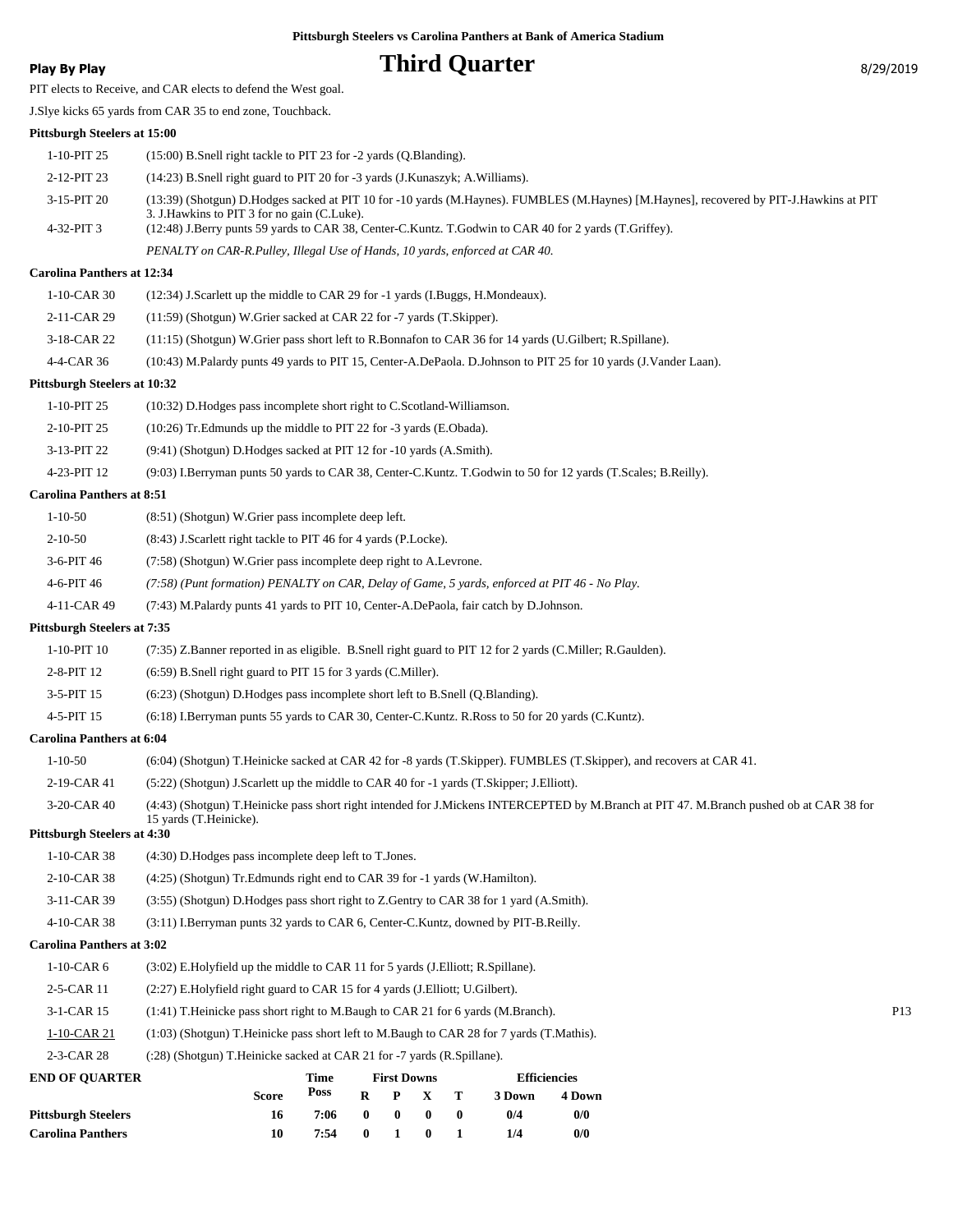#### **Play By Play Play Play Play Fourth Quarter B**/29/2019 Carolina Panthers continued. 3-10-CAR 21 (15:00) (Shotgun) T.Heinicke pass incomplete short right to R.Ross. 4-10-CAR 21 (14:54) M.Palardy punts 49 yards to PIT 30, Center-A.DePaola. D.Johnson ran ob at PIT 35 for 5 yards (J.Vander Laan). **Pittsburgh Steelers at 14:43** 1-10-PIT 35 (14:43) (Shotgun) D.Hodges pass short left to T.Griffey to PIT 48 for 13 yards (C.Luke). P9 1-10-PIT 48 (14:09) (Shotgun) D.Hodges pass incomplete short left to M.Williams. 2-10-PIT 48 (14:05) (Shotgun) D.Hodges pass incomplete short right to D.Spencer. 3-10-PIT 48 (14:00) (Shotgun) D.Hodges pass short left to M.Williams to 50 for 2 yards (J.Kunaszyk). 4-8-50 (13:32) I.Berryman punts 47 yards to CAR 3, Center-C.Kuntz, downed by PIT-U.Gilbert. **Carolina Panthers at 13:22** 1-10-CAR 3 (13:22) J.Scarlett left tackle to CAR 12 for 9 yards (W.Craig). *Penalty on PIT-C.Kuntz, Defensive Offside, declined.* 2-1-CAR 12 (12:58) E.Holyfield right tackle to CAR 18 for 6 yards (D.Askew-Henry). R14 1-10-CAR 18 (12:24) (Shotgun) T.Heinicke pass deep right to T.Hemingway to CAR 41 for 23 yards (J.Dean). P15 *PENALTY on PIT-J.Dean, Unnecessary Roughness, 15 yards, enforced at CAR 41.* X16 1-10-PIT 44 (11:52) T.Heinicke pass short left to R.Ross to PIT 36 for 8 yards (T.Mathis). 2-2-PIT 36 (11:12) J.Scarlett left tackle to PIT 30 for 6 yards (R.Spillane). R17 1-10-PIT 30 (10:35) T. Heinicke pass incomplete deep right to R.Ross. 2-10-PIT 30 (10:27) (Shotgun) J.Scarlett up the middle to PIT 29 for 1 yard (I.Buggs). 3-9-PIT 29 (9:50) (Shotgun) T.Heinicke pass short left to M.Baugh to PIT 12 for 17 yards (M.Branch) [T.Scales]. P18 *PENALTY on PIT-T.Scales, Roughing the Passer, 7 yards, enforced at PIT 13.* X19 1-6-PIT 6 (9:18) J.Scarlett up the middle to PIT 8 for -2 yards (C.Kuntz). 2-8-PIT 8 **(8:40) (Shotgun) T.Heinicke pass short left to J.Scarlett for 8 yards, TOUCHDOWN.** P20 J.Slye extra point is GOOD, Center-A.DePaola, Holder-M.Palardy.

|  | PIT 16 CAR 17, 10 plays, 97 yards, 2 penalties, 4:52 drive, 6:30 elapsed |  |
|--|--------------------------------------------------------------------------|--|
|  |                                                                          |  |

J.Slye kicks 65 yards from CAR 35 to end zone, Touchback.

#### **Pittsburgh Steelers at 8:30**

| $1-10-PIT$ 25                    | (8.30) (Shotgun) D. Hodges pass short right to Z. Gentry to PIT 35 for 10 yards (B. Jackson).                                                                                                                                                                              |                 |
|----------------------------------|----------------------------------------------------------------------------------------------------------------------------------------------------------------------------------------------------------------------------------------------------------------------------|-----------------|
| 1-20-PIT 15                      | PENALTY on PIT-D.Prince, Offensive Holding, 10 yards, enforced at PIT 25 - No Play.<br>Penalty on PIT-T.Jones, Offensive Pass Interference, declined.<br>(8.30) (Shotgun) T.McMillian right end to PIT 17 for 2 yards (B.Bell; S.Teuhema).                                 |                 |
| 2-18-PIT 17                      | (7:36) (Shotgun) D.Hodges pass short right to B.Reilly to PIT 29 for 12 yards (J.Thornton).                                                                                                                                                                                |                 |
| 3-6-PIT 29                       | (6:53) (Shotgun) D.Hodges pass short right intended for Z.Gentry INTERCEPTED by J.Kunaszyk at PIT 34. J.Kunaszyk to PIT 34 for no gain<br>$(Z.Gentry)$ .<br>The Replay Official reviewed the interception ruling, and the play was Upheld. The ruling on the field stands. |                 |
| <b>Carolina Panthers at 6:44</b> |                                                                                                                                                                                                                                                                            |                 |
| 1-10-PIT 34                      | $(6:44)$ T. Heinicke right end to PIT 29 for 5 yards (J. Dean).                                                                                                                                                                                                            |                 |
| 2-5-PIT 29                       | (6:06) E.Holyfield up the middle to PIT 23 for 6 yards (C.Sheehy; C.Sayles).                                                                                                                                                                                               | R <sub>21</sub> |
| 1-10-PIT 23                      | (5:24) E. Holyfield right tackle to PIT 21 for 2 yards (T. Skipper; T. Scales).                                                                                                                                                                                            |                 |
| 2-8-PIT 21                       | (4:39) (Shotgun) T. Heinicke pass deep right to T. Hemingway for 21 yards, TOUCHDOWN.                                                                                                                                                                                      | P <sub>22</sub> |
|                                  | TWO-POINT CONVERSION ATTEMPT. T. Heinicke pass to E. Holyfield is complete. ATTEMPT SUCCEEDS.                                                                                                                                                                              |                 |

#### **PIT 16 CAR 25, 4 plays, 34 yards, 2:12 drive, 10:28 elapsed**

J.Slye kicks 65 yards from CAR 35 to end zone, Touchback.

#### **Pittsburgh Steelers at 4:32**

| $1-10-PIT$ 25      | (4:32) (Shotgun) D. Hodges pass incomplete short middle to M. Williams.                                  |                 |
|--------------------|----------------------------------------------------------------------------------------------------------|-----------------|
| 2-10-PIT 25        | (4:24) (Shotgun) D. Hodges pass short right to T. McMillian to PIT 31 for 6 yards (J. Kunaszyk).         |                 |
| $3-4-PIT$ 31       | (3:41) (Shotgun) D.Hodges pass short middle to T.Griffey to PIT 36 for 5 yards (B.Bell; C.Luke).         | P10             |
| 1-10-PIT 36        | (3:01) (Shotgun) D.Hodges sacked at PIT 34 for -2 yards (C.Miller).                                      |                 |
| 2-12-PIT 34        | $(2:20)$ (Shotgun) D. Hodges pass incomplete short left to T. Griffey.                                   |                 |
| 3-12-PIT 34        | (2:15) (Shotgun) D.Hodges pass short right to D.Spencer to PIT 46 for 12 yards (J.Thornton) [S.Teuhema]. | P <sub>11</sub> |
| Two-Minute Warning |                                                                                                          |                 |
| 1-10-PIT 46        | (2:00) (Shotgun) D.Hodges pass short right to D.Spencer to CAR 44 for 10 yards (D.Parms).                | P <sub>12</sub> |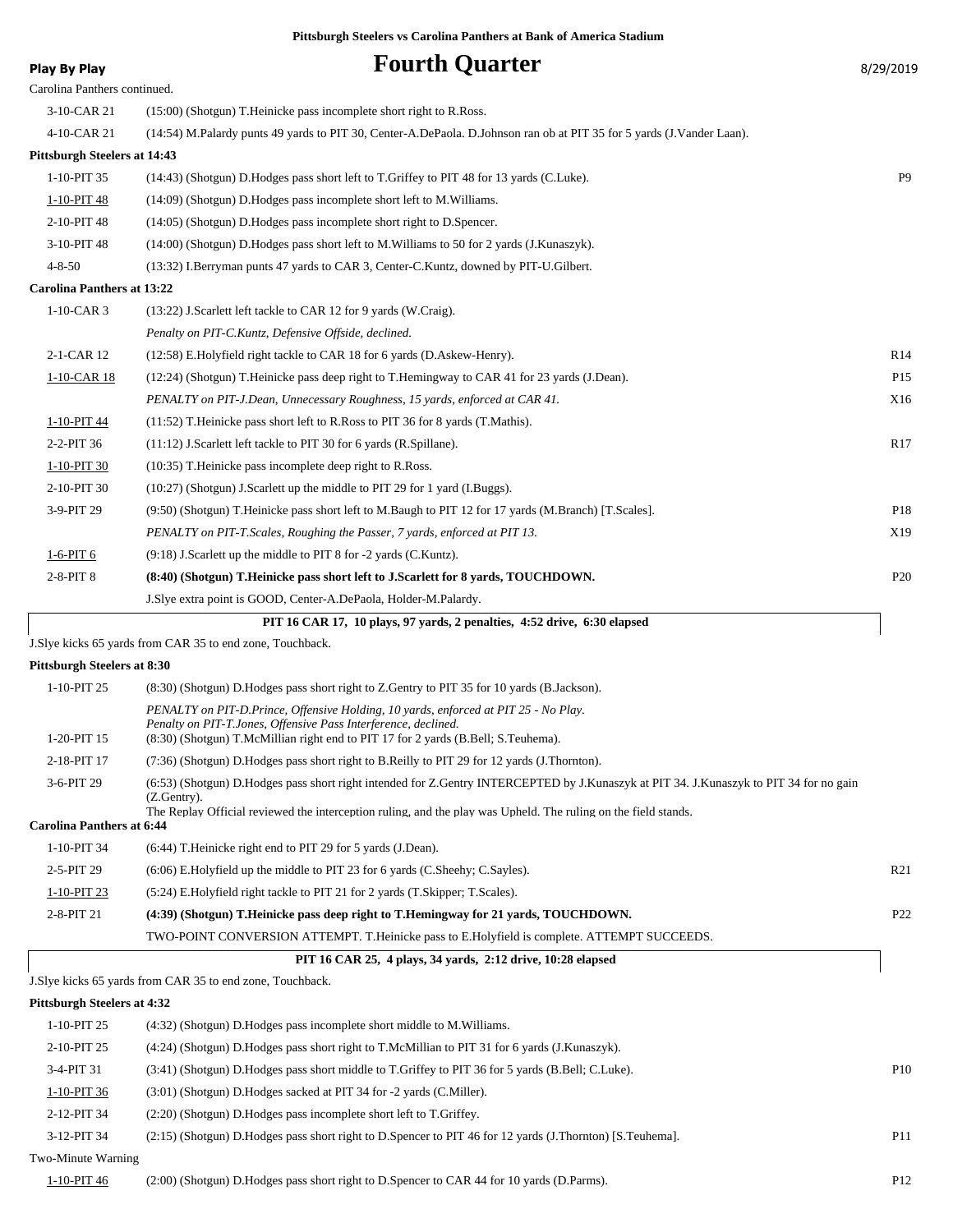|                | Pittsburgh Steelers vs Carolina Panthers at Bank of America Stadium                          |                 |
|----------------|----------------------------------------------------------------------------------------------|-----------------|
| $1-10$ -CAR 44 | (1:55) (Shotgun) D.Hodges pass short left to T.Jones to CAR 36 for 8 yards (R.Pulley).       |                 |
| 2-2-CAR 36     | (1:48) (Shotgun) D.Hodges pass short left to T.Jones to CAR 32 for 4 yards (D.Parms).        | P <sub>13</sub> |
|                | PENALTY on CAR-D.Parms, Lowering the Head to Initiate Contact, 15 yards, enforced at CAR 32. | X14             |
| $1-10$ -CAR 17 | (1:41) (Shotgun) D. Hodges pass short right to B. Reilly to CAR 20 for -3 yards (C. Luke).   |                 |
|                | PENALTY on PIT-G.Brumfield, Offensive Holding, 10 yards, enforced at CAR 17 - No Play.       |                 |
| $1-20$ -CAR 27 | $(1:34)$ (Shotgun) D. Hodges scrambles up the middle to CAR 24 for 3 yards (A. Williams).    |                 |
| 2-17-CAR 24    | $(1:10)$ (No Huddle, Shotgun) D. Hodges pass incomplete short right to D. Spencer (C. Luke). |                 |
| 3-17-CAR 24    | $(1:05)$ (Shotgun) D. Hodges pass incomplete short right to T. Griffey.                      |                 |
| 4-17-CAR 24    | (:58) M.Wright 42 yard field goal is GOOD, Center-C.Kuntz, Holder-I.Berryman.                |                 |
|                | PIT 19 CAR 25, 13 plays, 51 yards, 1 penalty, 3:39 drive, 14:07 elapsed                      |                 |

M.Wright kicks 65 yards from PIT 35 to end zone, Touchback.

**Carolina Panthers at 0:53, (1st play from scrimmage 0:52)**

| $1-10$ -CAR 25             | (:52) E.Holyfield right end to CAR 32 for 7 yards (R.Spillane).                  |      |              |   |              |        |        |
|----------------------------|----------------------------------------------------------------------------------|------|--------------|---|--------------|--------|--------|
|                            | Timeout #1 by PIT at $00:45$ .                                                   |      |              |   |              |        |        |
| 2-3-CAR 32                 | (:45) E. Holyfield up the middle to CAR 37 for 5 yards (T. Mathis; R. Spillane). |      |              |   |              |        |        |
| <b>END OF OUARTER</b>      | <b>Efficiencies</b><br>Time<br><b>First Downs</b>                                |      |              |   |              |        |        |
|                            | <b>Score</b>                                                                     | Poss | R            | P | - Т          | 3 Down | 4 Down |
| <b>Pittsburgh Steelers</b> | 19                                                                               | 6:46 | $\mathbf{0}$ |   | $\mathbf{v}$ | 2/5    | 0/0    |
| <b>Carolina Panthers</b>   | 25                                                                               | 8:14 | 4            |   | 10           | 1/2    | 0/0    |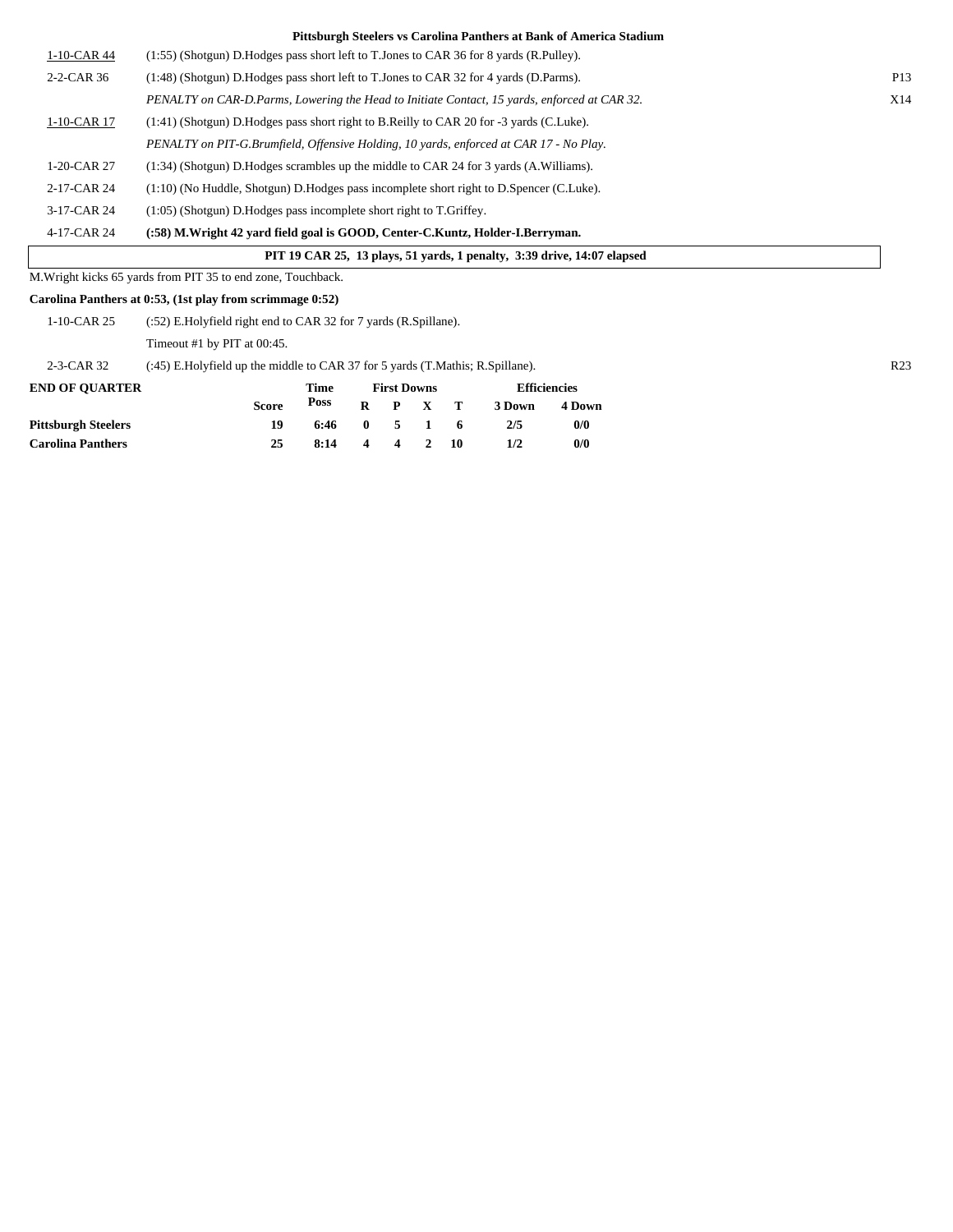## **Miscellaneous Statistics Report**

**Pittsburgh Steelers vs Carolina Panthers 8/29/2019 at Bank of America Stadium**

#### **Ten Longest Plays for Pittsburgh Steelers**

| Yards | 0tr | Play Start               | <b>Play Description</b>                                                                                                                                                                  |
|-------|-----|--------------------------|------------------------------------------------------------------------------------------------------------------------------------------------------------------------------------------|
| 44    |     | 2 1-10-PIT 25            | (1:12) (Shotgun) M.Rudolph pass deep left to J.Holton to CAR 31 for 44 yards (R.Gaulden).                                                                                                |
| 31    |     | 2 1-10-CAR 31            | (:15) (Shotgun) M.Rudolph pass deep right to J.Holton for 31 yards, TOUCHDOWN.                                                                                                           |
| 19    |     | 4 2-2-CAR 36             | (1:48) (Shotgun) D. Hodges pass short left to T. Jones to CAR 32 for 4 yards (D. Parms).<br>PENALTY on CAR-D.Parms, Lowering the Head to Initiate Contact, 15 yards, enforced at CAR 32. |
| 13    |     | 2 3-30-CAR 42            | (2:10) (Shotgun) M.Rudolph pass short left to B.Snell to CAR 29 for 13 yards (D.Parms).                                                                                                  |
| 13    | 4   | 1-10-PIT 35              | (14:43) (Shotgun) D.Hodges pass short left to T.Griffey to PIT 48 for 13 yards (C.Luke).                                                                                                 |
| 12    |     | 2 3-6-CAR 34             | (3:59) (Shotgun) M.Rudolph pass short left to D.Johnson ran ob at CAR 22 for 12 yards.                                                                                                   |
| 12    |     | 4 2-18-PIT 17            | (7:36) (Shotgun) D.Hodges pass short right to B.Reilly to PIT 29 for 12 yards (J.Thornton).                                                                                              |
| 12    |     | 4 3-12-PIT 34            | (2:15) (Shotgun) D.Hodges pass short right to D.Spencer to PIT 46 for 12 yards (J.Thornton) [S.Teuhema].                                                                                 |
| 11    |     | $2 \quad 1 - 10 - PIT30$ | (12:37) (Shotgun) J.Dobbs left end pushed ob at PIT 41 for 11 yards (R.Pulley).                                                                                                          |
| 11    |     | 2 2-16-PIT 47            | (9:19) (Shotgun) J.Dobbs pass short left to J.Holton to CAR 42 for 11 yards (R.Pulley).                                                                                                  |

#### **Ten Longest Plays for Carolina Panthers**

| Yards | 0tr | <b>Play Start</b>        | <b>Play Description</b>                                                                                           |
|-------|-----|--------------------------|-------------------------------------------------------------------------------------------------------------------|
| 54    |     | 1 1-10-CAR 20            | (8:37) (Shotgun) W.Grier pass short left to D.White to PIT 26 for 54 yards (A.Burns).                             |
| 38    |     | 4 1-10-CAR 18            | (12:24) (Shotgun) T. Heinicke pass deep right to T. Hemingway to CAR 41 for 23 yards (J. Dean).                   |
| 34    |     | 2 1-10-PIT 34            | (1:18) (No Huddle, Shotgun) W.Grier pass deep right to A.Robinson for 34 yards, TOUCHDOWN.                        |
| 23    |     | 4 3-9-PIT 29             | (9:50) (Shotgun) T.Heinicke pass short left to M.Baugh to PIT 12 for 17 yards (M.Branch) [T.Scales].              |
| 21    |     | 1 1-10-CAR 29            | (13:12) (Shotgun) K.Allen pass short middle to R.Bonnafon pushed ob at 50 for 21 yards (C.Sutton) [T.Matakevich]. |
| 21    |     | 4 2-8-PIT 21             | (4:39) (Shotgun) T. Heinicke pass deep right to T. Hemingway for 21 yards, TOUCHDOWN.                             |
| 18    |     | 1 3-3-CAR 28             | (3:06) (Shotgun) W.Grier pass deep right to J.Vander Laan to CAR 46 for 18 yards (T.Matakevich).                  |
| 18    |     | 2 1-10-CAR 48            | (1:42) (Shotgun) W.Grier pass short middle to D.White to PIT 34 for 18 yards (M.Branch).                          |
| 14    |     | 3 3-18-CAR 22            | (11:15) (Shotqun) W.Grier pass short left to R.Bonnafon to CAR 36 for 14 yards (U.Gilbert; R.Spillane).           |
| 13    |     | $1 \quad 2 - 7 - PIT 47$ | (11:56) (Shotgun) K.Allen scrambles left end pushed ob at PIT 34 for 13 yards (D.Bush).                           |

|             | <b>Touchdown Scoring Information</b> | <b>Offense</b> |                                           | <b>Defense</b> Special Teams |  |  |
|-------------|--------------------------------------|----------------|-------------------------------------------|------------------------------|--|--|
| VISITOR     | Pittsburgh Steelers                  |                | $\sim$ $\sim$ $\sim$ $\sim$ $\sim$ $\sim$ |                              |  |  |
| <b>HOME</b> | Carolina Panthers                    |                | $\mathbf{0}$                              |                              |  |  |

|            | <b>Player Scoring Information</b> |     |            |                        |                          |   |           |            |    |    |             |            |              |        |
|------------|-----------------------------------|-----|------------|------------------------|--------------------------|---|-----------|------------|----|----|-------------|------------|--------------|--------|
|            | Club Player                       | TD. | Rush<br>TD | <b>Rec KO TD</b><br>TD | <b>Punt Int TD</b><br>TD |   | Fum<br>TD | Misc<br>TD | FG | XP | 2Pt<br>Rush | 2Pt<br>Rec | Sfty         | Points |
| PIT        | M.Wright                          | 0   | 0          |                        |                          | 0 | 0         | 0          |    |    |             |            | 0            |        |
| PIT        | J.Holton                          | 0   | 0          |                        | 0                        | 0 | 0         | 0          | 0  | 0  | 0           | 0          | 0            | 6      |
| <b>CAR</b> | A.Robinson                        | 0   | 0          |                        | 0                        | 0 | 0         | 0          | 0  | 0  | 0           | 0          | $\mathbf{0}$ | 6      |
| <b>CAR</b> | J.Scarlett                        | 0   | 0          |                        | 0                        | 0 | 0         | 0          | 0  | 0  | 0           | 0          | 0            | 6      |
| <b>CAR</b> | T.Hemingway                       | 0   | 0          |                        | 0                        | 0 | 0         | 0          | 0  | 0  | 0           | 0          | $\mathbf{0}$ | 6      |
| <b>CAR</b> | J.Slye                            | 0   | 0          |                        | 0                        | 0 | 0         | 0          |    |    |             |            | 0            | 5      |
| <b>CAR</b> | E.Holyfield                       | 0   | 0          |                        |                          | 0 | 0         | 0          | 0  |    |             |            | 0            |        |

| <b>Possession Detail</b>    | <b>First Half</b> |      | <b>Second Half</b> |       | Game           |       |  |
|-----------------------------|-------------------|------|--------------------|-------|----------------|-------|--|
|                             | Visitor           | Home | <b>Visitor</b>     | Home  | <b>Visitor</b> | Home  |  |
| Largest Lead                |                   | 3    | 0                  | q     |                | 9     |  |
| Drives Leading              |                   | 0    |                    |       | 8              |       |  |
| Time of Possession Leading  | 9:09              | 0:00 | 8:27               | 3:05  | 17:36          | 3:05  |  |
| Largest Deficit             | -3                | $-7$ | -9                 | 0     | -9             | -7    |  |
| Drives Trailing             |                   | 4    |                    |       |                | 9     |  |
| Time of Possession Trailing | 0:43              | 9:29 | 5:25               | 13:03 | 6:08           | 22:32 |  |
| Times Score Tied Up         |                   |      |                    |       |                |       |  |
| Lead Changes                |                   |      |                    |       |                |       |  |